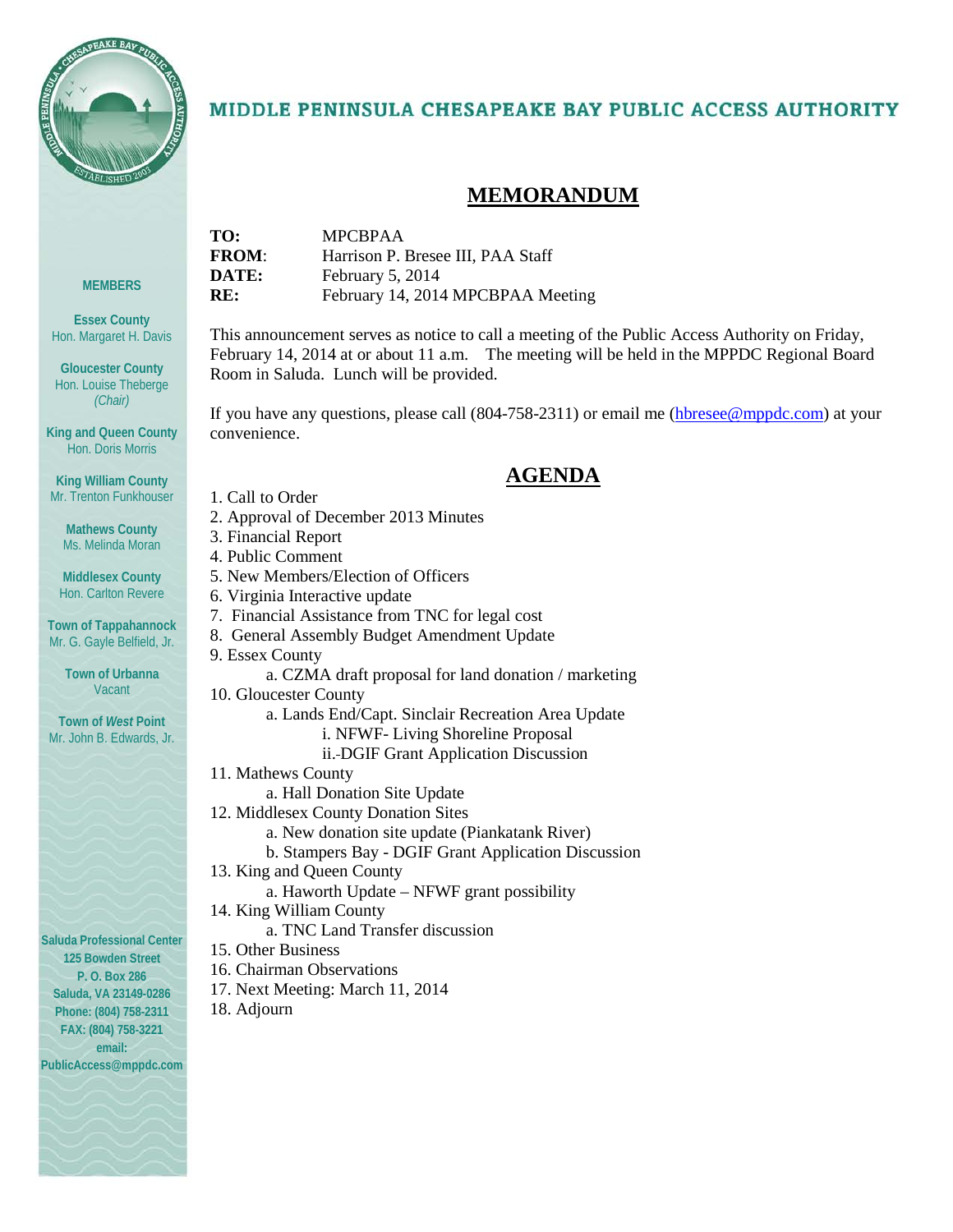### MIDDLE PENINSULA CHESAPEAKE BAY PUBLIC ACCESS AUTHORITY **MINUTES** December 3, 2013 Middle Peninsula Planning District Commission Saluda, Virginia

### **1. Call to Order**

Attending: Mr. Reese Peck, Essex County, Mr. Tom Swatzwelder, King and Queen County, Ms. Melinda Moran, Mathews County, Mr. Matt Walker, Middlesex County, Mr. Trent Funkhouser, King William County, Mr. John Edwards, Town of West Point, Ms. Louise Theberge, Gloucester County, Mr. Jimmy Sydnor, Town of Tappahannock**,** and MPPDC Staff, Mr. Lewis Lawrence and Mr. Harrison P. Bresee III.

### **2. Approval of October 2013 Minutes**

Chairman Louise Theberge requested a motion to approve the October 2013 minutes. Mr. Trent Funkhouser moved that the minutes be approved. Mr. Reese Peck seconded the motion. Chairman Louise Theberge asked for any discussion. Motion carried by unanimous vote.

### **3. Approval of December 2013 Financial Report**

Chairman Louise Theberge requested a motion to approve the December 2013 financial report subject to audit. Mr. John Edwards moved that the financial report be approved. Mr. Jimmy Sydnor seconded the motion. Chairman Louise Theberge asked for any discussion. Motion carried by unanimous vote.

### **4. Public Comment**

None.

### **5. Virginia Interactive Update**

Mr. Lawrence updated the board on the progress of setting up a virtual reservation system for fees on the PAA lands. Virginia Interactive has a prototype demo in the works and expects their discount cost for developing the system would be approximately \$8,000.00. Mr. Lawrence noted that the retail cost for this system would be approximately \$40,000.00. Mr. Trent Funkhouser made a motion to: "Authorize staff to negotiate and sign a contract with Virginia Interactive." Ms. Melinda Moran seconded the motion. Chairman Louise Theberge asked for any discussion. Motion carried by unanimous vote.

### **6. Overview of MPCBPAA properties via Google Maps**

Mr. Lawrence gave an overview of MPCBPAA properties that staff had created on Google Maps. Google Maps is a free software program and the properties were displayed on the computer in the meeting in real time. The use of Google Maps allowed those in attendance to see all the MPCBPAA properties in relation to each other geographically. Mr. Lawrence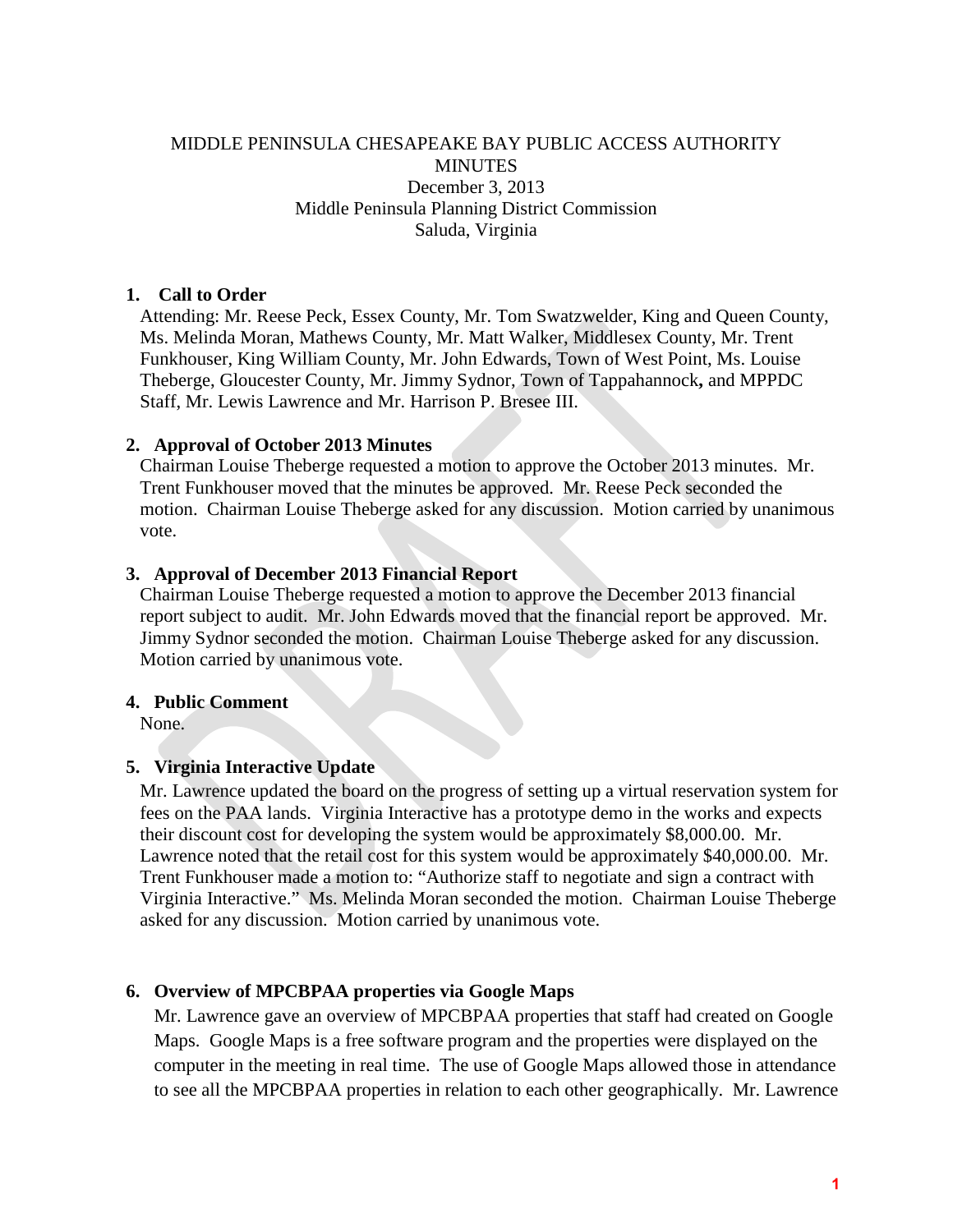discussed how there is potential to use Google Maps to show details of the properties in the future, such as allowed uses, fees, links to directions, location of trails and improvements on the properties, etc.

#### **7. Essex County**

a. Browne Tract – Mr. Bresee discussed his conversation with Mr. Cameron Dobbs, Virginia Conservation Officer. Mr. Dobbs stated that the Browne Tract was a great asset to the community that was responsibly used by the majority of hunters. He was concerned that duck hunting on the property was too intense and suggested that the MPCBPAA board consider limiting the days duck hunting was allowed on the property. The MPCBPAA board asked staff to work on this and, if deemed necessary, come back with a recommendation. No action taken.

#### **8. Gloucester County**

- a. Lands End/Capt. Sinclair Recreation Area Update
	- i. Crew Team no update on Crew Team board progress on finalizing a maintenance agreement for the roads and property.
	- ii. VDOT Recreation Access Area Mr. Lawrence discussed this program which provides funding for VDOT road improvements for roads that end in a Recreation Access Area. Staff is in discussion with VDOT on what they can do to improve the road leading to the Cpt. Sinclair Recreation Area to mitigate the flooding issues. VDOT indicated that they could propose some options for improvements which would be eligible under the program.
	- iii. Rental of Lower portion of main house Staff discussed the potential of renting the lower portion of the main house at Cpt. Sinclair Recreation Area. Mr. Trent Funkhouser made a motion to allow staff to proceed with renting the lower portion of the main house. Mr. Reese Peck seconded the motion. Chairman Louise Theberge asked for any discussion. Motion carried by unanimous vote.
- b. Perrin Wharf Update Mr. Bresee discussed the Perrin Wharf Dock Slip application and Perrin Wharf Management Plan rules and regulations. Both documents were included in the December 2013 Agenda Packet. Mr. John Edwards made a motion to accept the documents as presented. Mr. Jimmy Sydnor seconded the motion. Chairman Louise Theberge asked for any discussion. Motion carried by unanimous vote.
- c. Aberdeen Creek Management Plan update –the Aberdeen Creek Management Plan update is on schedule. A preliminary draft report will be submitted to Gloucester County zoning staff for review in January. A final draft report with recommendations will be prepared in February and the final report will be completed in March 2014.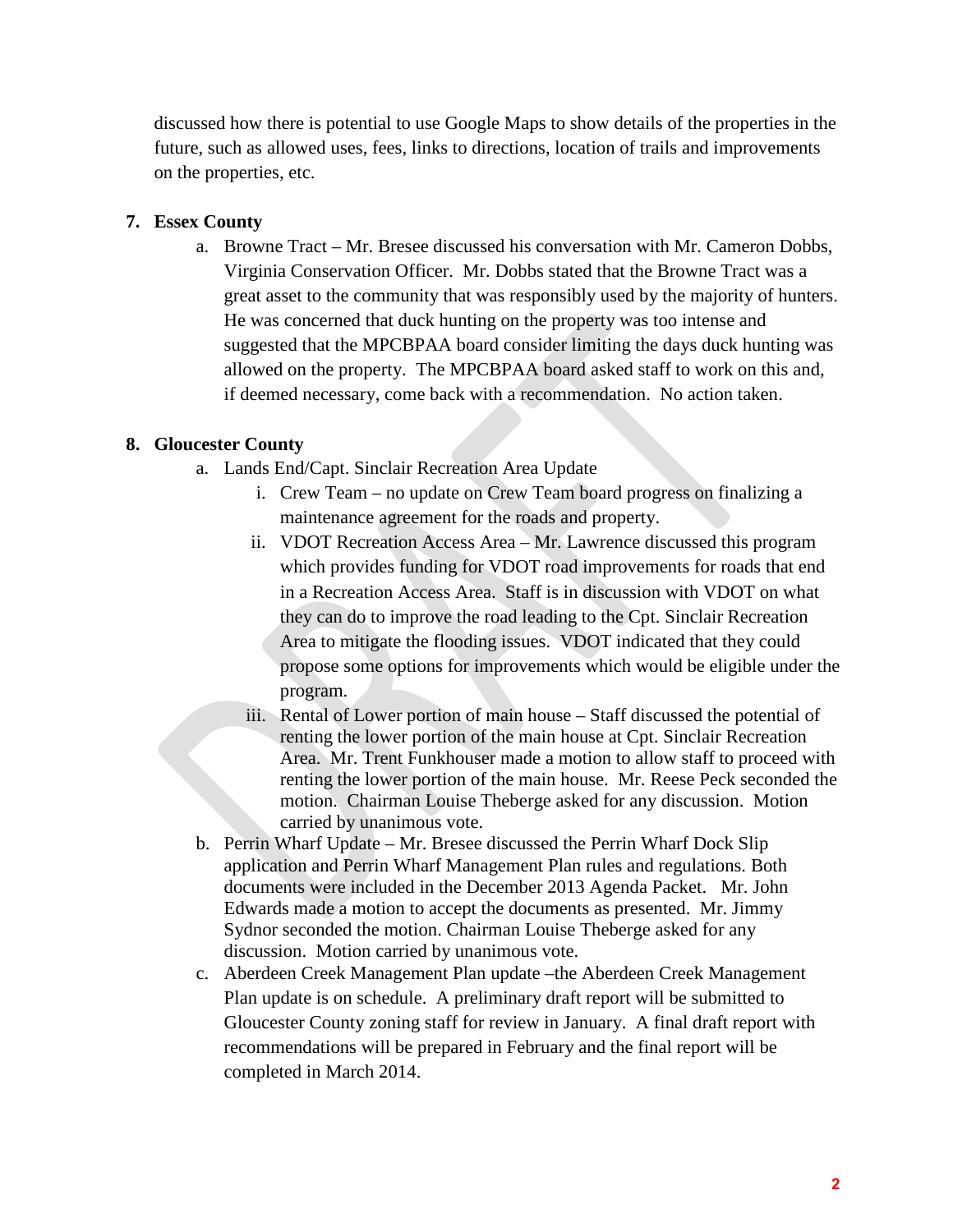### **9. Mathews County**

- **a.** New Donation Sites Update
	- **i.** Dutchmans Property. A deed of gift for the property designated as "Revised Parcel 5" containing 5.25 acres in Mathews County, Virginia, on plat made by Lewis Land Surveying, PC, entitled "Plat of Property Line Adjustment and Division of One Parcel on Property of Dominion Land Investments, LLC To Be Known as Dutchman's Point, Chesapeake District, Mathews County, Virginia, dated February 13, 2009, and recodred in the Clerk's Office, Circuit Court, Mathews County, Virginia in Plat cabinet 1, Slide 47, Page 467", between the James and Kelly Stuart Living Trust (Grantor) and the Middle Peninsula Chesapeake Bay Public Access Authority (Grantee), was made on the  $10<sup>th</sup>$  day of October, 2013.
	- **ii.** Sloop Creek. A deed of gift for the property known as Lot 1, containing 1.728 acres, as shown on a plat entitled "Map of Sloop Landing, Located in the Chesapeake Magisterial District, Mathews County, December 18, 2000 revised January 23, 2001, April 2, 2001, May 8, 2001 and July 7, 2001, (Circuit Court Clerk's Office of the County of Mathews County Plat book 24, Pages 84 and 85), was made on the  $22<sup>nd</sup>$  day of August, 2013 between BRC Company, L.L.C. (Grantor) and the Middle Peninsula Chesapeake Bay Public Access Authority (Grantee).
- **b.** Hall Donation Site Update Mr. Jim Smith and Scout representatives met with Hall property neighbors in December to discuss the project. PAA staff should receive a report from Mr. Smith in January.
- **c.** Williams Wharf Update Mr. Lawrence discussed the "No Trespass order" issued by the Mathews Land Conservancy to the adjoining land owner. A discussion was held concerning how the MPCBPAA, easement holder on the property, should respond to the conflict. The MPCBPAA Board recommended supporting the terms of the easement and monitoring the situation. No action was taken.

### **10. Middlesex County**

**a.** New Donation Site Update – Staff discussed the potential for the transfer of 17 acres on the Piankatank River outside of Deltaville from the Middle Peninsula Land Trust. Legal documents have not been delivered, but transfer appears to be moving forward. No action taken.

### **11. King and Queen County**

- **a.** Haworth no discussion or report offered
- **b.** Clay Tract no discussion or report offered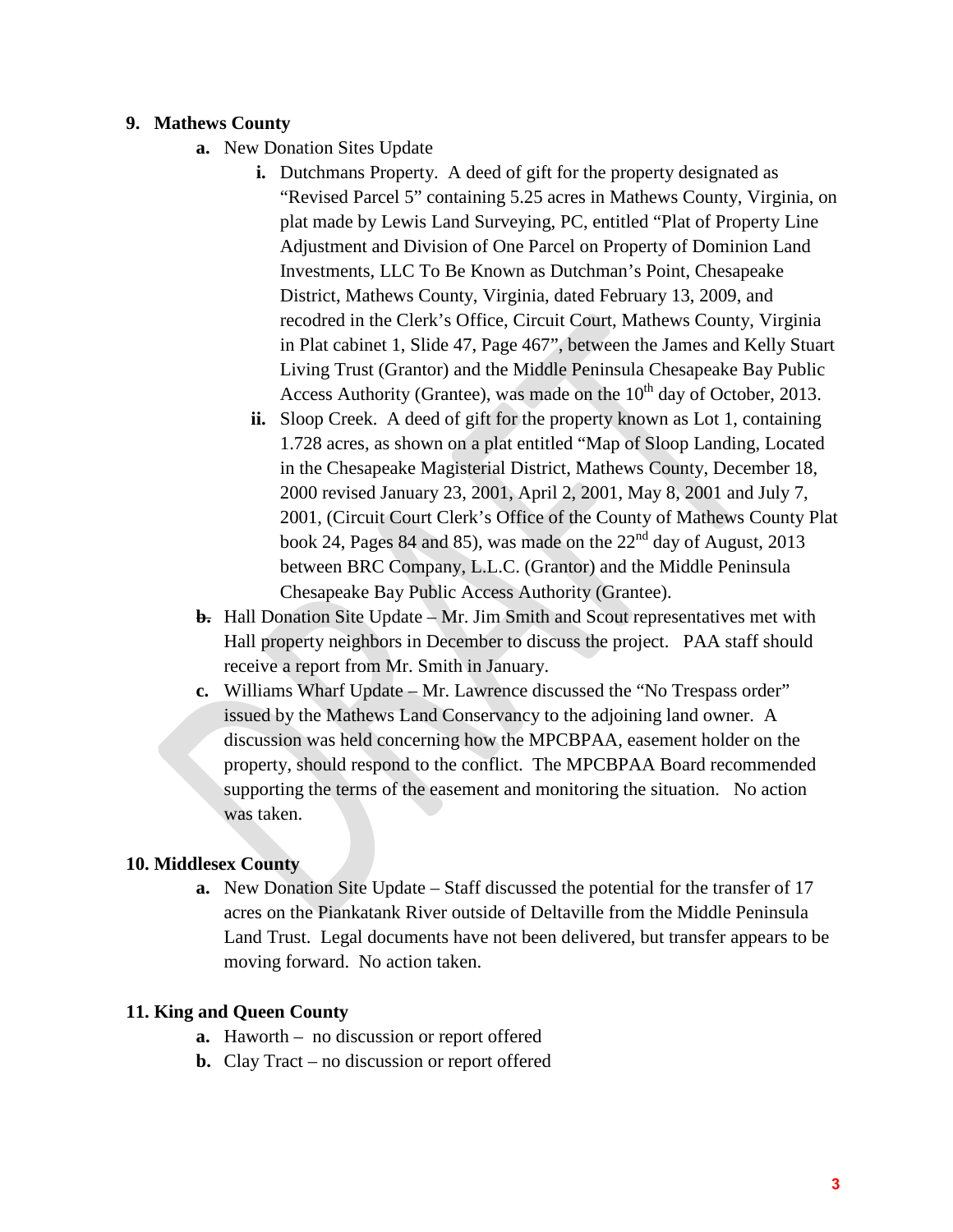### **12. King William County -** no discussion or report offered

### **13. Other Business -** no discussion or report offered

### **14. Chairman Observations**

None.

### **15. Next Meeting**

The Next Middle Peninsula Chesapeake Bay Public Access Authority Meeting is scheduled for February 14, 2014 at 11:00 am in the Middle Peninsula Planning District Commission's Regional Board Room.

### **16. Adjourn**

On a motion by Mr. John Edwards and seconded by Ms. Melinda Moran, and by unanimous vote, the meeting adjourned at 1:43 pm.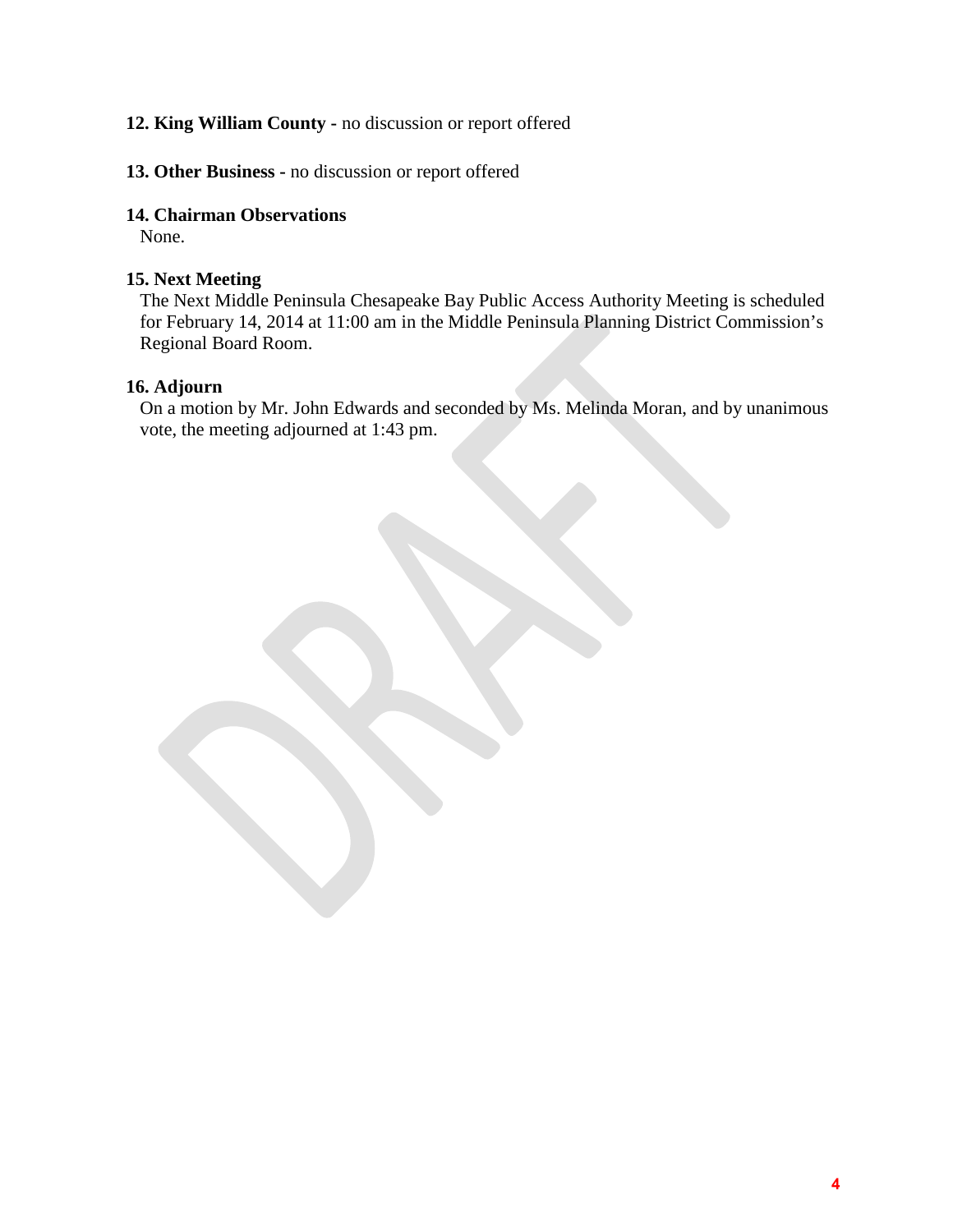# **Balance Sheet**

|                                   |       | Middle Peninsula Chesapeake Bay Public Access Authority | <b>Run Date:</b>                | 2/3/14        |
|-----------------------------------|-------|---------------------------------------------------------|---------------------------------|---------------|
| Period From: 07/01/13 to 01/31/14 |       |                                                         | <b>Run Time:</b><br>Page 1 of 2 | $11:34:16$ am |
| Assets:                           |       |                                                         |                                 |               |
|                                   | 10000 | Checking                                                | 2,135.77                        |               |
|                                   | 10100 | <b>LGIP</b>                                             | 26, 157.55                      |               |
|                                   | 11001 | <b>Browne Tract</b>                                     | 254,849.00                      |               |
|                                   | 11002 | Clay Tract                                              | 907,695.00                      |               |
|                                   | 11003 | Haworth Tract                                           | 174,000.00                      |               |
|                                   | 11004 | <b>Hall Tract</b>                                       | 305,700.00                      |               |
|                                   | 11005 | <b>Shenk Property</b>                                   | 226,500.00                      |               |
|                                   | 11006 | Lands End                                               | 1,423,600.00                    |               |
|                                   | 11007 | Perrin Wharf                                            | 16,151.00                       |               |
|                                   | 11008 | Sloop Landing                                           | 49,400.00                       |               |
|                                   | 11009 | <b>Dutchmans Point</b>                                  | 167,900.00                      |               |
|                                   |       | <b>Total Assets:</b>                                    | \$3,554,088.32                  |               |
| <b>Liabilities:</b>               |       |                                                         |                                 |               |
|                                   | 20000 | <b>Accounts Payable</b>                                 | 1,742.10                        |               |
|                                   |       | <b>Total Liabilities:</b>                               | \$1,742.10                      |               |
| <b>Projects</b>                   |       |                                                         |                                 |               |
|                                   | 30014 | Administration_FY14                                     | 10,678.77                       |               |
|                                   | 31003 | Haworth Tract Administration                            | 26,157.50                       |               |
|                                   | 31006 | Lands End Property Administration                       | $-5,047.45$                     |               |
|                                   | 32000 | Perrin Wharf Improvements                               | $-1,100.80$                     |               |
|                                   | 32001 | Sloop Landing                                           | $-4,318.50$                     |               |
|                                   | 32002 | <b>Dutchmans Point</b>                                  | $-3,827.79$                     |               |
|                                   | 39000 | <b>General Fund Balance</b>                             | 3,529,804.49                    |               |
|                                   |       | <b>Total Projects</b>                                   | \$3,552,346.22                  |               |
|                                   |       | <b>Total Liabilities and Projects</b>                   | 3,554,088.32                    |               |
|                                   |       | <b>Net Difference to be Reconciled</b>                  |                                 | \$0.00        |
|                                   |       | <b>Total Adjustment</b>                                 |                                 | \$0.00        |
|                                   |       | <b>Unreconciled Balance</b>                             |                                 | \$0.00        |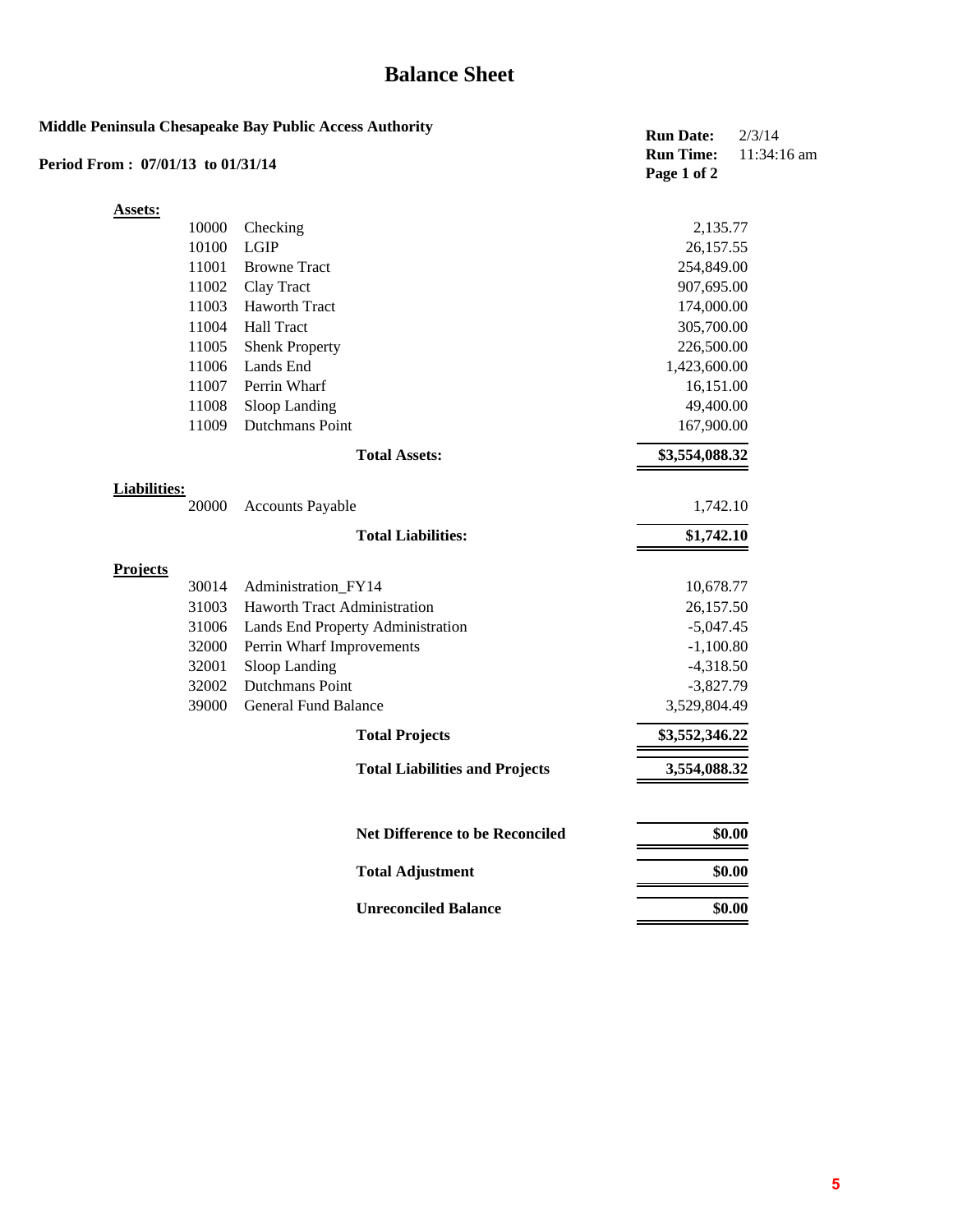# **Balance Sheet**

| Middle Peninsula Chesapeake Bay Public Access Authority<br>Period From: 07/01/13 to 01/31/14 | <b>Run Date:</b><br><b>Run Time:</b><br>Page 2 of 2         | 2/3/14<br>$11:34:16$ am |  |
|----------------------------------------------------------------------------------------------|-------------------------------------------------------------|-------------------------|--|
| <b>Reconciling Items </b>                                                                    |                                                             |                         |  |
| (1)                                                                                          | Paid Salaries are<br>Timesheets show<br>Difference          | 0.00<br>0.00<br>0.00    |  |
| (2)                                                                                          | Leave accrued this year                                     | 0.00                    |  |
| (3)                                                                                          | Fringe Pool is<br>Fringe allocated<br>Difference            | 0.00<br>0.00<br>0.00    |  |
| (4)                                                                                          | Indirect Pool is<br><b>Indirect Allocated</b><br>Difference | 0.00<br>0.00<br>0.00    |  |

| Total adjustments | \$0.00 |
|-------------------|--------|
|                   |        |
|                   |        |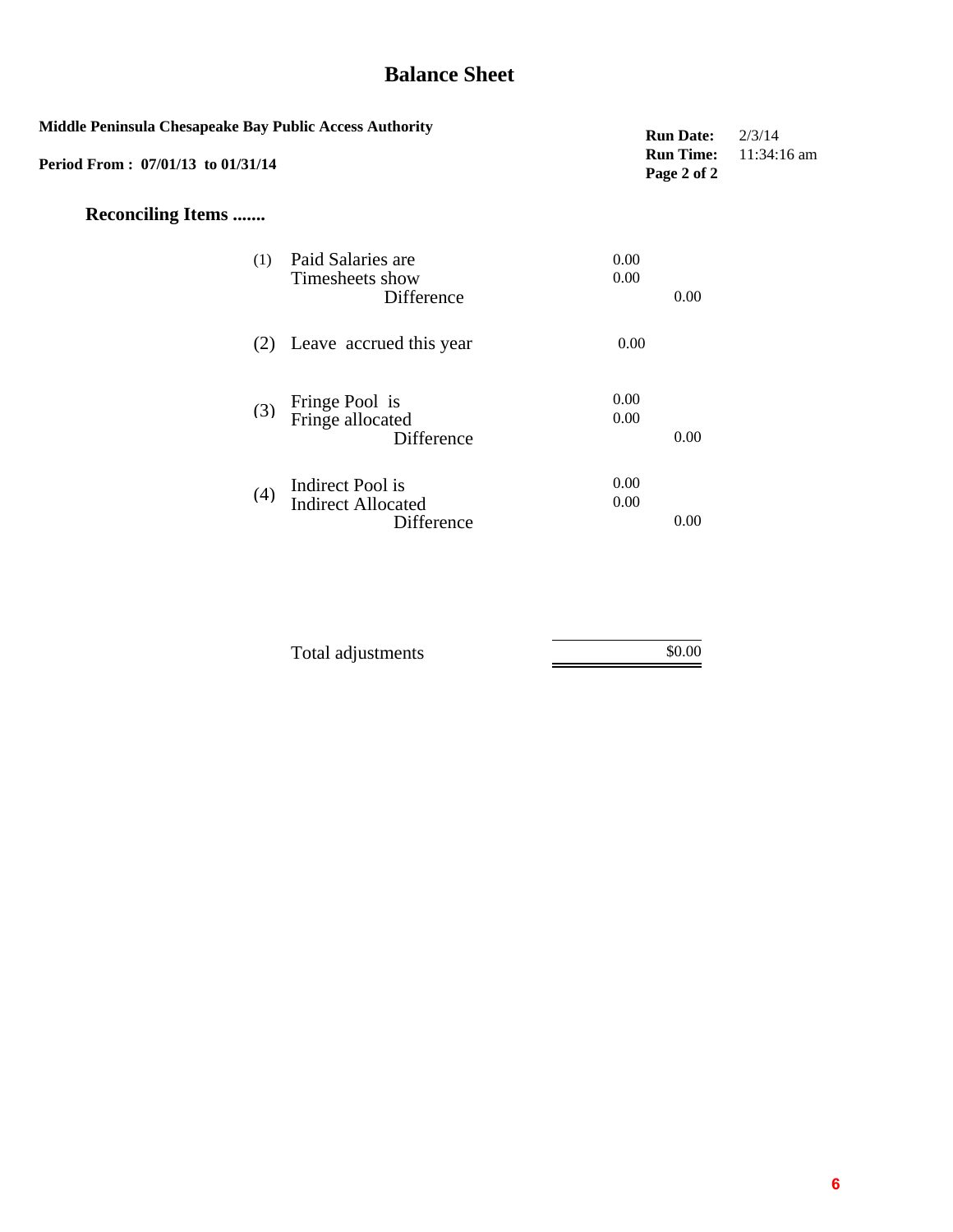**Middle Peninsula Chesapeake Bay Public Access Autho**

Run Date: 02/03/2014 Run Time: 11:40:26 am Page 1 of 7

| <b>Project Code &amp; Description</b>                                                                                                                  | <b>Budget</b>                                                         | <b>Prior Year</b>                                    | <b>Current</b>                                            | <b>YTD</b>                                                            | Proj Tot                                                              | Un/Ovr                                                                                                      | % Bud                                         |
|--------------------------------------------------------------------------------------------------------------------------------------------------------|-----------------------------------------------------------------------|------------------------------------------------------|-----------------------------------------------------------|-----------------------------------------------------------------------|-----------------------------------------------------------------------|-------------------------------------------------------------------------------------------------------------|-----------------------------------------------|
| 30014<br><b>Administration FY14</b>                                                                                                                    |                                                                       |                                                      |                                                           | <b>Project Period</b>                                                 | 07/01/2013                                                            | to $06/30/2014$                                                                                             |                                               |
| <b>Revenues</b>                                                                                                                                        |                                                                       |                                                      |                                                           |                                                                       |                                                                       |                                                                                                             |                                               |
| 40200<br>Interest Income<br>40211 Hunting Fees<br><b>Timber Sales</b><br>40213                                                                         | 50.00<br>1,600.00<br>14,000.00                                        | 0.00<br>0.00<br>0.00                                 | 0.00<br>25.00<br>0.00                                     | 0.20<br>1,100.00<br>13,845.67                                         | 0.20<br>1,100.00<br>13,845.67                                         |                                                                                                             | 49.80 0.40%<br>500.00 68.75%<br>154.33 98.90% |
| Revenues                                                                                                                                               | 15,650.00                                                             | 0.00                                                 | 25.00                                                     | 14,945.87                                                             | 14,945.87                                                             |                                                                                                             | 704.13 95.50%                                 |
| <b>Expenses</b>                                                                                                                                        |                                                                       |                                                      |                                                           |                                                                       |                                                                       |                                                                                                             |                                               |
| 53002 Supplies<br>53003 Meeting Supplies<br>Consulting/Contractu<br>56001<br>56003 Accounting<br>56004 Legal<br>57900 Miscellaneous Expens<br>Expenses | 0.00<br>0.00<br>6,800.00<br>3,125.00<br>5,000.00<br>0.00<br>14,925.00 | 0.00<br>0.00<br>0.00<br>0.00<br>0.00<br>0.00<br>0.00 | 0.00<br>0.00<br>937.46<br>12.00<br>0.00<br>0.00<br>949.46 | 5.25<br>99.18<br>1,465.06<br>109.84<br>1,776.88<br>810.89<br>4,267.10 | 5.25<br>99.18<br>1,465.06<br>109.84<br>1,776.88<br>810.89<br>4,267.10 | -99.18 0.00%<br>5,334.94 21.55%<br>3,015.16 3.51%<br>3,223.12 35.54%<br>$-810.89$ 0.00%<br>10,657.90 28.59% | $-5.25$ 0.00%                                 |
| <b>Project Revenues:</b>                                                                                                                               | 15,650.00                                                             | 0.00                                                 | 25.00                                                     | 14,945.87                                                             | 14,945.87                                                             |                                                                                                             | 704.13 95.50%                                 |
| <b>Project Expenses:</b>                                                                                                                               | 14,925.00                                                             | 0.00                                                 | 949.46                                                    | 4,267.10                                                              | 4,267.10                                                              | 10,657.90 28.59%                                                                                            |                                               |
| <b>Project Balance:</b>                                                                                                                                | 725.00                                                                | 0.00                                                 | $-924.46$                                                 | 10,678.77                                                             | 10,678.77                                                             |                                                                                                             |                                               |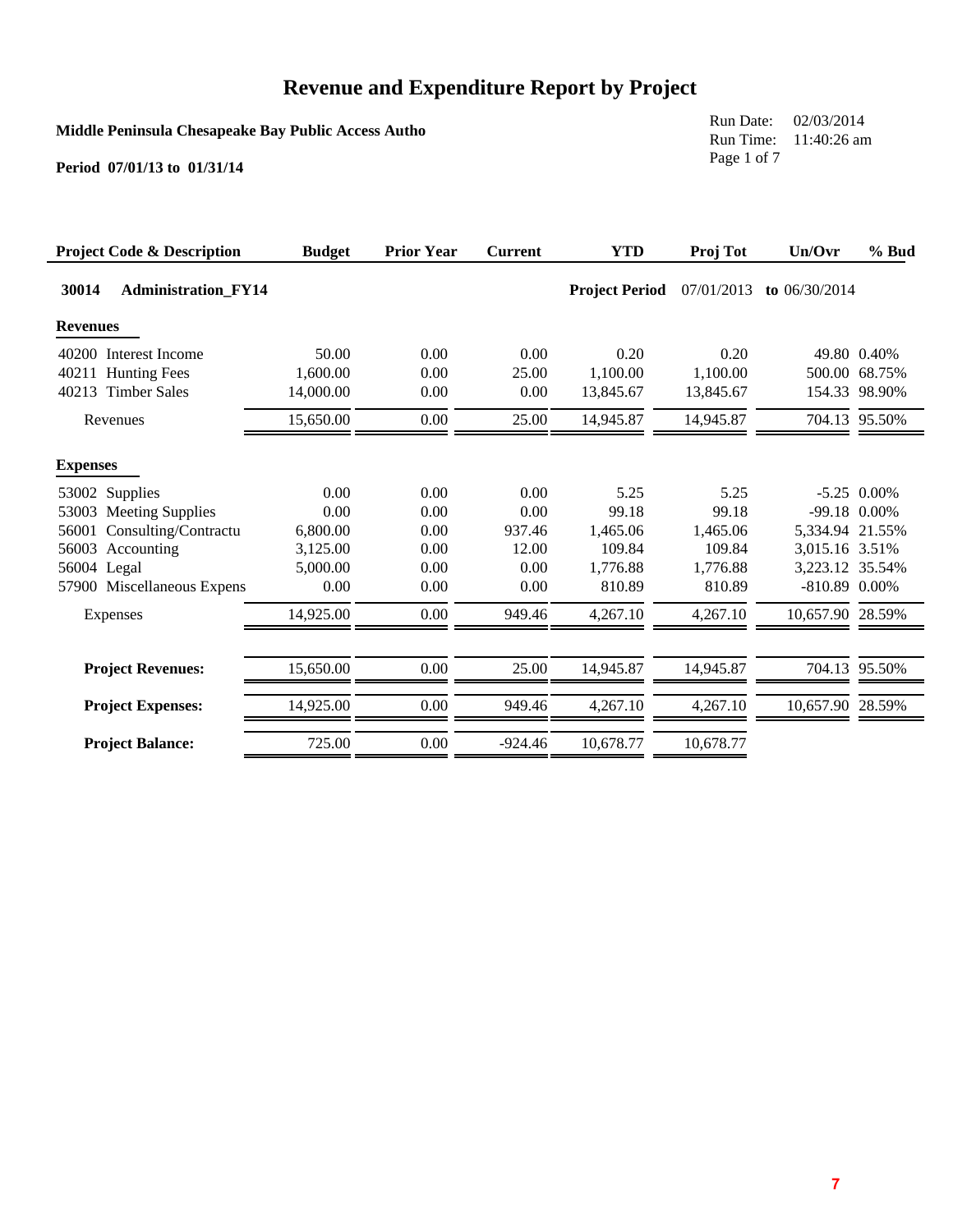**Middle Peninsula Chesapeake Bay Public Access Autho**

Run Date: 02/03/2014 Run Time: 11:40:26 am Page 2 of 7

| <b>Project Code &amp; Description</b>        | <b>Budget</b>     | <b>Prior Year</b> | <b>Current</b> | <b>YTD</b>            | <b>Proj Tot</b>   | Un/Ovr               | % Bud         |
|----------------------------------------------|-------------------|-------------------|----------------|-----------------------|-------------------|----------------------|---------------|
| 31003<br><b>Haworth Tract Administration</b> |                   |                   |                | <b>Project Period</b> |                   | to                   |               |
| <b>Revenues</b>                              |                   |                   |                |                       |                   |                      |               |
| 40200 Interest Income<br>40213 Timber Sales  | 0.00<br>16,000.00 | 0.00<br>0.00      | 2.12<br>0.00   | 5.68<br>30,760.85     | 5.68<br>30,760.85 | $-14,760.85$ 192.26% | $-5.68$ 0.00% |
| Revenues                                     | 16,000.00         | 0.00              | 2.12           | 30,766.53             | 30,766.53         | -14,766.53 192.29%   |               |
| <b>Expenses</b><br>53004 Equipment           | 0.00              | 0.00              | 0.00           | 148.38                | 148.38            | $-148.38$ 0.00%      |               |
| Consulting/Contractu<br>56001                | 0.00              | 0.00              | 0.00           | 4,460.65              | 4,460.65          | $-4,460.65$ 0.00%    |               |
| Expenses                                     | 0.00              | 0.00              | 0.00           | 4,609.03              | 4,609.03          | $-4,609.03$ 0.00%    |               |
| <b>Project Revenues:</b>                     | 16,000.00         | 0.00              | 2.12           | 30,766.53             | 30,766.53         | $-14,766.53$ 192.29% |               |
| <b>Project Expenses:</b>                     | 0.00              | 0.00              | 0.00           | 4,609.03              | 4,609.03          | -4,609.03 0.00%      |               |
| <b>Project Balance:</b>                      | 16,000.00         | 0.00              | 2.12           | 26,157.50             | 26,157.50         |                      |               |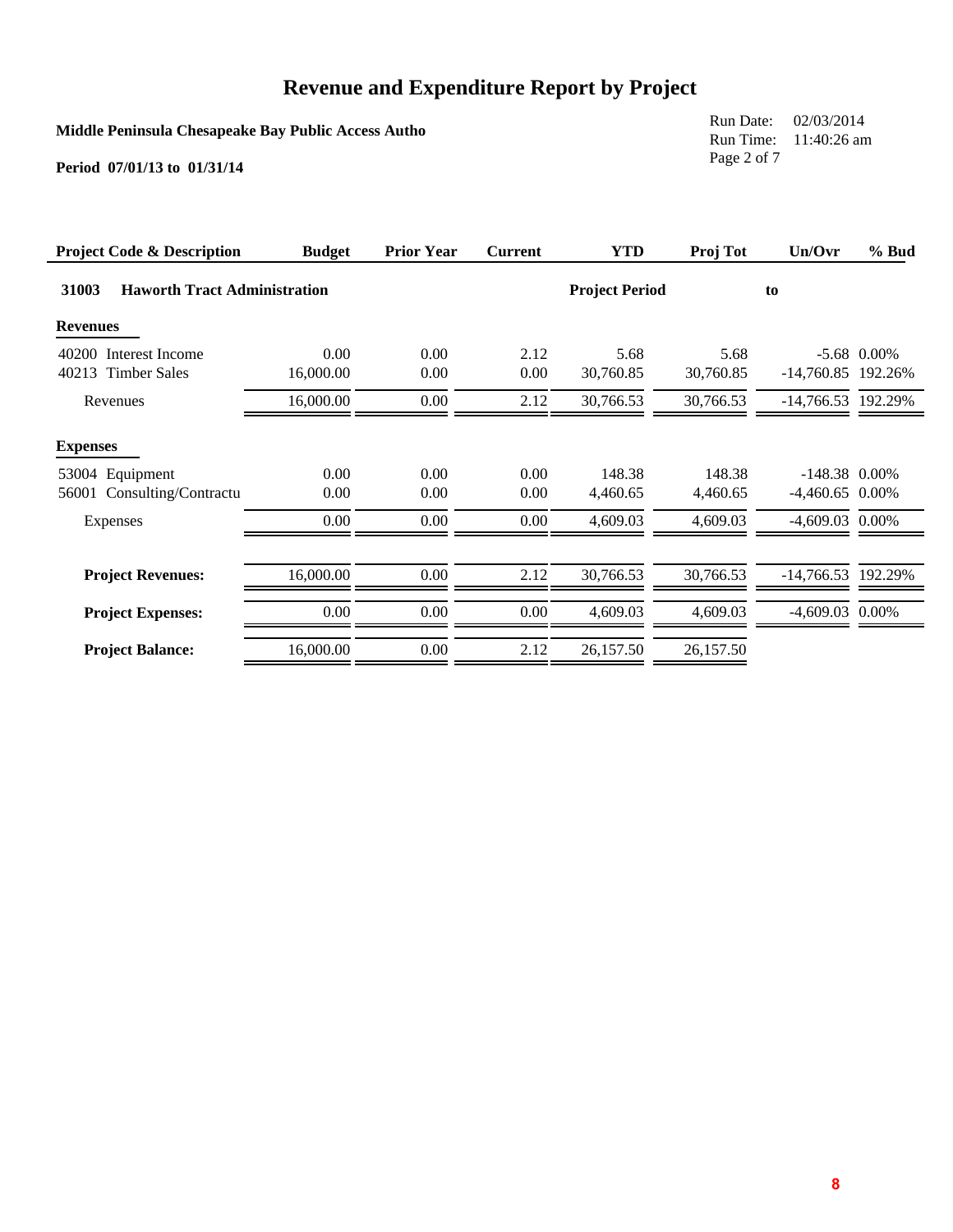**Middle Peninsula Chesapeake Bay Public Access Autho**

Run Date: 02/03/2014 Run Time: 11:40:26 am Page 3 of 7

| <b>Project Code &amp; Description</b>             | <b>Budget</b>         | <b>Prior Year</b> | <b>Current</b> | <b>YTD</b>            | Proj Tot         | Un/Ovr                            | % Bud             |
|---------------------------------------------------|-----------------------|-------------------|----------------|-----------------------|------------------|-----------------------------------|-------------------|
| 31006<br><b>Lands End Property Administration</b> |                       |                   |                | <b>Project Period</b> |                  | to                                |                   |
| <b>Revenues</b>                                   |                       |                   |                |                       |                  |                                   |                   |
| 40212 Rental Income<br>40213 Timber Sales         | 12,960.00<br>8,000.00 | 1,080.00<br>0.00  | 0.00<br>0.00   | 5,616.00<br>0.00      | 6,696.00<br>0.00 | 6.264.00 51.67%<br>8,000.00 0.00% |                   |
| Revenues                                          | 20,960.00             | 1,080.00          | 0.00           | 5,616.00              | 6,696.00         | 14,264.00 31.95%                  |                   |
| <b>Expenses</b>                                   |                       |                   |                |                       |                  |                                   |                   |
| 52100 Property Insurance                          | 2,007.00              | 2,007.00          | 0.00           | 0.00                  | 2,007.00         |                                   | 0.00 100.00%      |
| 52101 Facilities Maintenanc                       | 0.00                  | 1,690.75          | 0.00           | 1,065.00              | 2,755.75         | $-2,755.75$ 0.00%                 |                   |
| Flood Insurance<br>52102                          | 9,330.00              | 0.00              | 0.00           | 3,767.00              | 3,767.00         | 5,563.00 40.38%                   |                   |
| 52110 Utilities                                   | 600.00                | 403.56            | 55.92          | 120.06                | 523.62           |                                   | 76.38 87.27%      |
| 55000 Workshops/Conferen                          | 0.00                  | 0.00              | 0.00           | 50.00                 | 50.00            |                                   | $-50.00$ $0.00\%$ |
| 56001 Consulting/Contractu                        | 5,000.00              | 0.00              | 0.00           | 5,175.77              | 5,175.77         | $-175.77$                         | 103.52%           |
| 56004 Legal                                       | 0.00                  | 5,159.13          | 0.00           | 485.62                | 5,644.75         | $-5,644.75$ 0.00%                 |                   |
| 57900 Miscellaneous Expens                        | 0.00                  | 107.98            | 0.00           | 0.00                  | 107.98           | $-107.98$ 0.00%                   |                   |
| Expenses                                          | 16,937.00             | 9,368.42          | 55.92          | 10,663.45             | 20,031.87        | -3,094.87 118.27%                 |                   |
|                                                   |                       |                   |                |                       |                  |                                   |                   |
| <b>Project Revenues:</b>                          | 20,960.00             | 1,080.00          | 0.00           | 5,616.00              | 6,696.00         | 14,264.00 31.95%                  |                   |
| <b>Project Expenses:</b>                          | 16,937.00             | 9,368.42          | 55.92          | 10,663.45             | 20,031.87        | -3,094.87 118.27%                 |                   |
| <b>Project Balance:</b>                           | 4,023.00              | $-8,288.42$       | $-55.92$       | $-5,047.45$           | $-13,335.87$     |                                   |                   |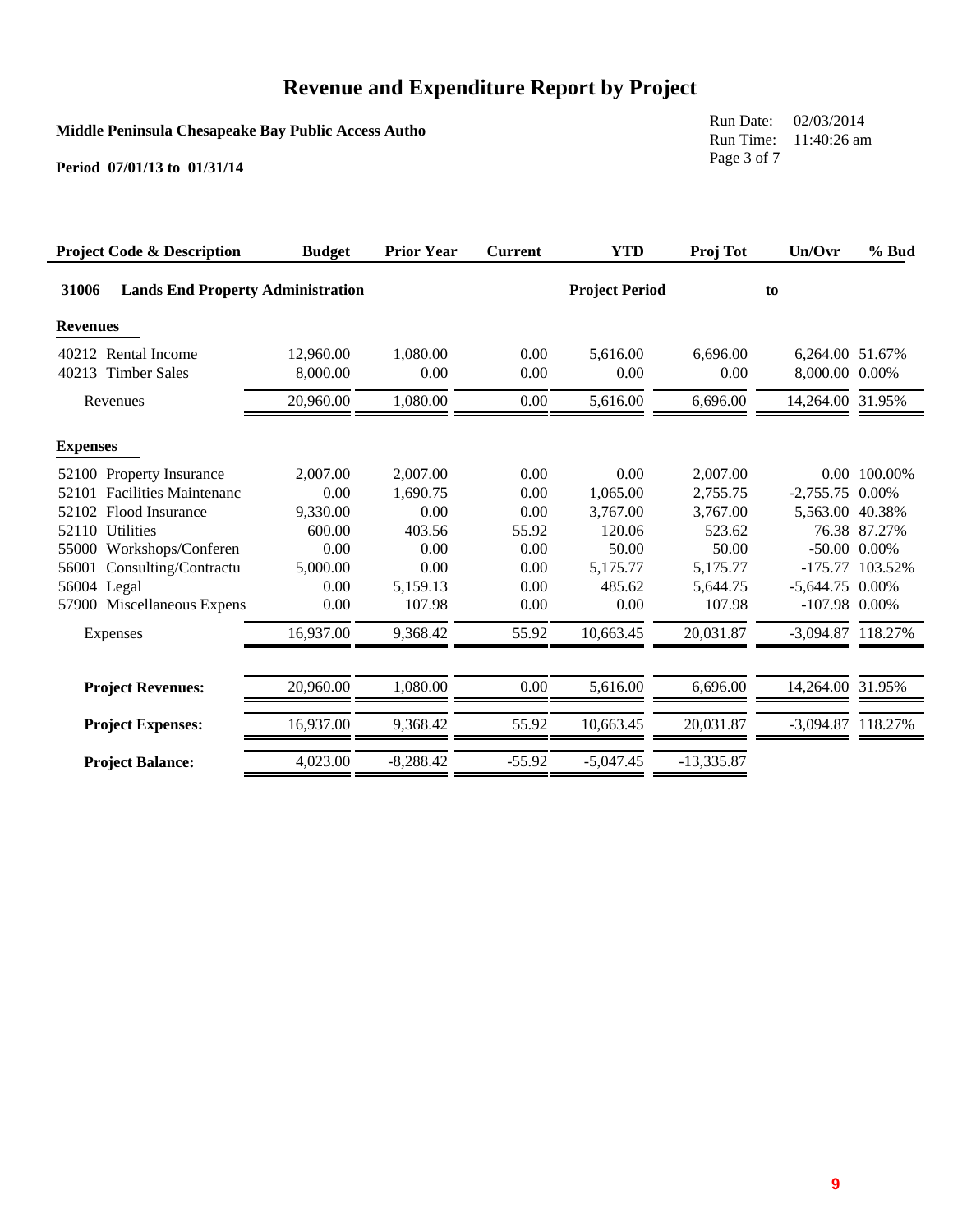**Middle Peninsula Chesapeake Bay Public Access Autho**

Run Date: 02/03/2014 Run Time: 11:40:26 am Page 4 of 7

| <b>Project Code &amp; Description</b>        | <b>Budget</b> | <b>Prior Year</b> | <b>Current</b> | <b>YTD</b>            | Proj Tot    | Un/Ovr            | % Bud          |
|----------------------------------------------|---------------|-------------------|----------------|-----------------------|-------------|-------------------|----------------|
| 31007<br><b>Hall Property Administration</b> |               |                   |                | <b>Project Period</b> | 07/01/2013  | to $06/30/2014$   |                |
| <b>Expenses</b>                              |               |                   |                |                       |             |                   |                |
| 56004 Legal                                  | 0.00          | 3.418.09          | 0.00           | 0.00                  | 3.418.09    | $-3,418.09$ 0.00% |                |
| Expenses                                     | 0.00          | 3,418.09          | 0.00           | 0.00                  | 3,418.09    | $-3,418.09$ 0.00% |                |
| <b>Project Revenues:</b>                     | 0.00          | 0.00              | 0.00           | 0.00                  | 0.00        |                   | $0.00\ 0.00\%$ |
| <b>Project Expenses:</b>                     | 0.00          | 3.418.09          | 0.00           | 0.00                  | 3.418.09    | $-3.418.09$ 0.00% |                |
| <b>Project Balance:</b>                      | 0.00          | $-3,418.09$       | 0.00           | 0.00                  | $-3.418.09$ |                   |                |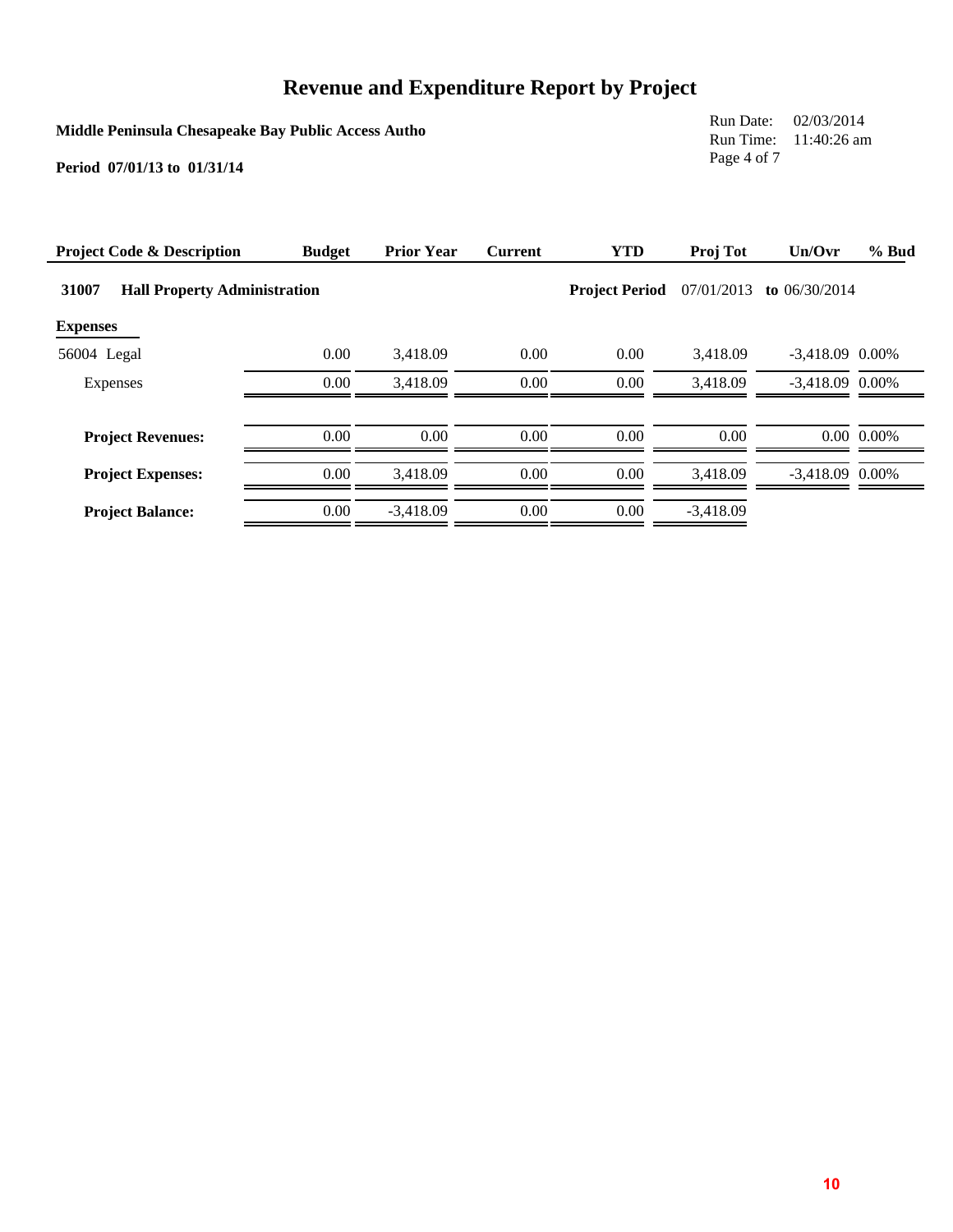**Middle Peninsula Chesapeake Bay Public Access Autho**

Run Date: 02/03/2014 Run Time: 11:40:26 am Page 5 of 7

| <b>Project Code &amp; Description</b>       | <b>Budget</b>      | <b>Prior Year</b> | <b>Current</b> | <b>YTD</b>            | Proj Tot         | Un/Ovr              | $%$ Bud           |
|---------------------------------------------|--------------------|-------------------|----------------|-----------------------|------------------|---------------------|-------------------|
| 32000<br><b>Perrin Wharf Improvements</b>   |                    |                   |                | <b>Project Period</b> | 07/01/2013       | to $09/30/2013$     |                   |
| <b>Revenues</b>                             |                    |                   |                |                       |                  |                     |                   |
| 40000 Agency Matching Fu<br>40100 DEQ (CZM) | 200.00<br>6,000.00 | 0.00<br>0.00      | 0.00<br>0.00   | 0.00<br>6,000.00      | 0.00<br>6,000.00 | 200.00 0.00%        | 0.00 100.00%      |
| Revenues                                    | 6,200.00           | 0.00              | $0.00\,$       | 6,000.00              | 6,000.00         |                     | 200.00 96.77%     |
| <b>Expenses</b>                             |                    |                   |                |                       |                  |                     |                   |
| Consulting/Contractu<br>56001               | 325.00             | 0.00              | 0.00           | 364.80                | 364.80           |                     | -39.80 112.25%    |
| Construction<br>56006                       | 5,476.00           | 0.00              | 0.00           | 6,676.00              | 6,676.00         | $-1,200.00$ 121.91% |                   |
| 56007 Fees & Permits                        | 0.00               | 0.00              | 0.00           | 60.00                 | 60.00            |                     | $-60.00$ $0.00\%$ |
| 57900 Miscellaneous Expens                  | 399.00             | 0.00              | 0.00           | 0.00                  | 0.00             | 399.00 0.00%        |                   |
| Expenses                                    | 6,200.00           | 0.00              | $0.00\,$       | 7,100.80              | 7,100.80         |                     | -900.80 114.53%   |
| <b>Project Revenues:</b>                    | 6,200.00           | 0.00              | $0.00\,$       | 6,000.00              | 6,000.00         |                     | 200.00 96.77%     |
| <b>Project Expenses:</b>                    | 6,200.00           | 0.00              | $0.00\,$       | 7,100.80              | 7,100.80         |                     | -900.80 114.53%   |
| <b>Project Balance:</b>                     | 0.00               | 0.00              | $0.00\,$       | $-1,100.80$           | $-1,100.80$      |                     |                   |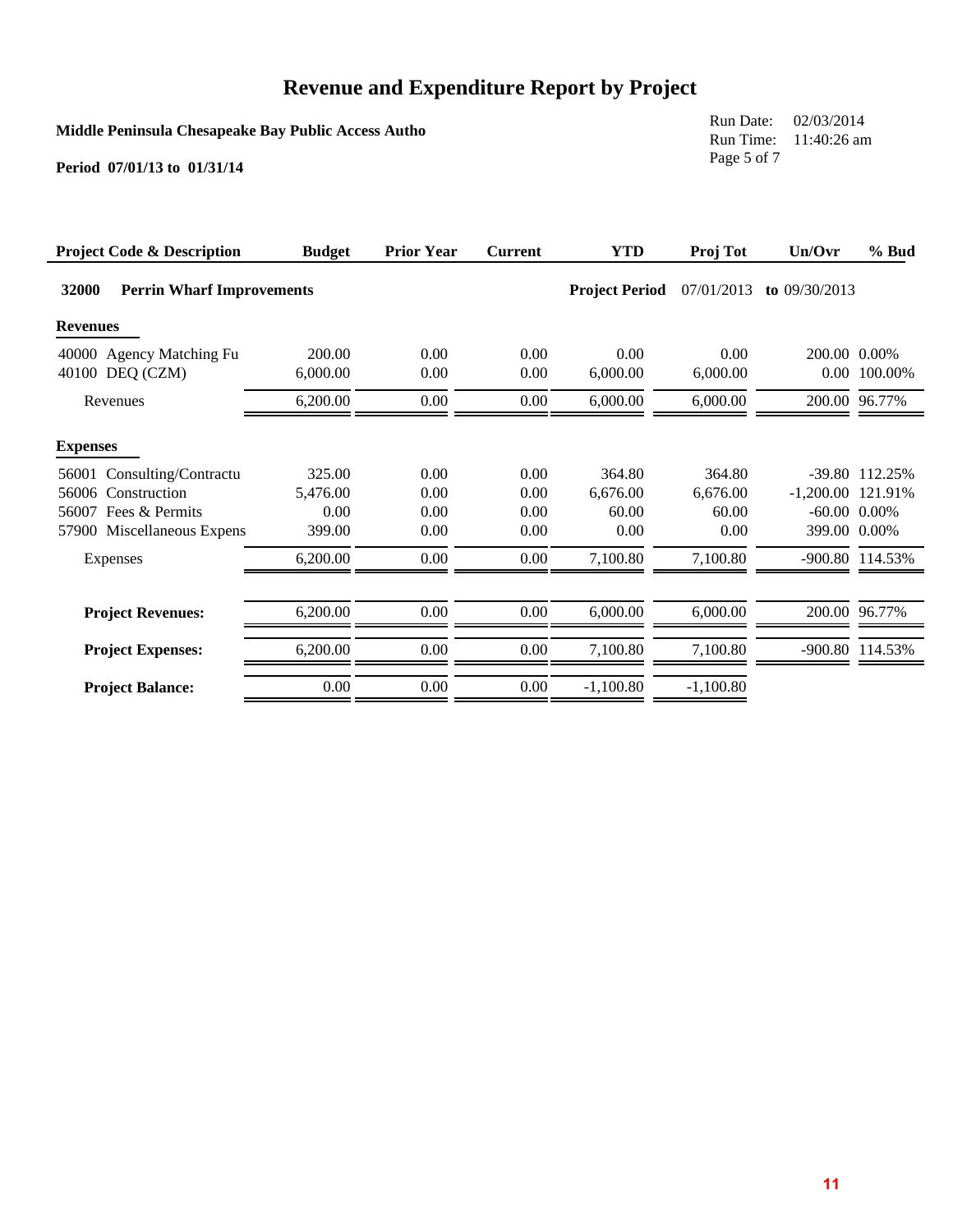**Middle Peninsula Chesapeake Bay Public Access Autho**

Run Date: 02/03/2014 Run Time: 11:40:26 am Page 6 of 7

| <b>Project Code &amp; Description</b> | <b>Budget</b> | <b>Prior Year</b> | <b>Current</b> | <b>YTD</b>            | Proj Tot    | Un/Ovr            | % Bud          |
|---------------------------------------|---------------|-------------------|----------------|-----------------------|-------------|-------------------|----------------|
| 32001<br><b>Sloop Landing</b>         |               |                   |                | <b>Project Period</b> | 10/11/2013  | to $06/30/2014$   |                |
| <b>Expenses</b>                       |               |                   |                |                       |             |                   |                |
| 56004 Legal                           | 0.00          | 0.00              | 0.00           | 4,318.50              | 4,318.50    | $-4,318.50$ 0.00% |                |
| Expenses                              | 0.00          | 0.00              | 0.00           | 4,318.50              | 4,318.50    | $-4,318.50$ 0.00% |                |
|                                       |               |                   |                |                       |             |                   |                |
| <b>Project Revenues:</b>              | 0.00          | 0.00              | 0.00           | 0.00                  | 0.00        |                   | $0.00\ 0.00\%$ |
| <b>Project Expenses:</b>              | 0.00          | 0.00              | 0.00           | 4.318.50              | 4.318.50    | $-4,318.50$ 0.00% |                |
| <b>Project Balance:</b>               | 0.00          | 0.00              | 0.00           | $-4.318.50$           | $-4.318.50$ |                   |                |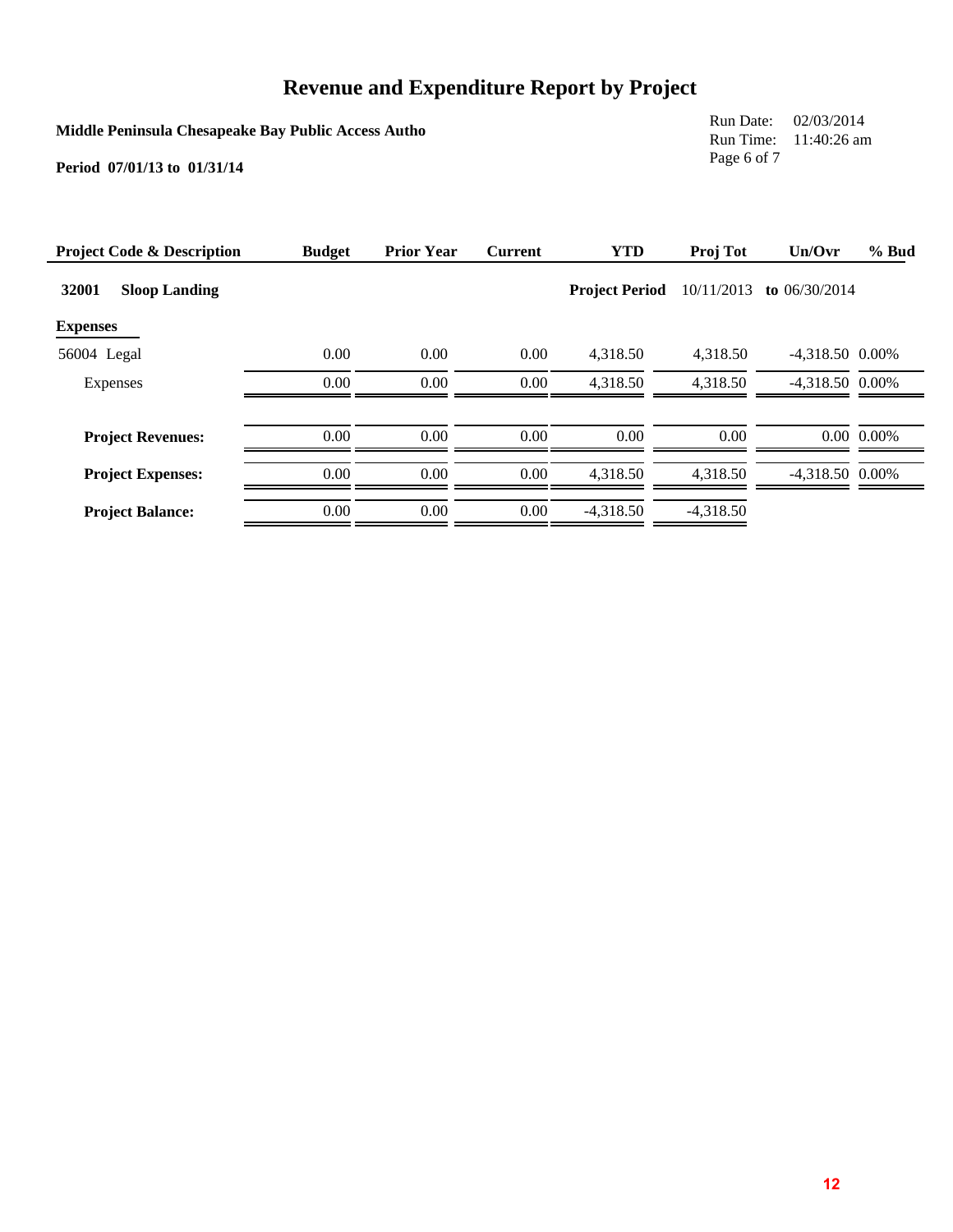**Middle Peninsula Chesapeake Bay Public Access Autho**

Run Date: 02/03/2014 Run Time: 11:40:26 am Page 7 of 7

| <b>Project Code &amp; Description</b> | <b>Budget</b> | <b>Prior Year</b> | <b>Current</b> | <b>YTD</b>            | Proj Tot    | Un/Ovr            | $%$ Bud             |
|---------------------------------------|---------------|-------------------|----------------|-----------------------|-------------|-------------------|---------------------|
| 32002<br><b>Dutchmans Point</b>       |               |                   |                | <b>Project Period</b> |             | to                |                     |
| <b>Expenses</b>                       |               |                   |                |                       |             |                   |                     |
| 56004 Legal                           | 0.00          | 0.00              | $0.00\,$       | 3,827.79              | 3,827.79    | $-3,827.79$ 0.00% |                     |
| Expenses                              | 0.00          | 0.00              | $0.00\,$       | 3,827.79              | 3,827.79    | $-3,827.79$ 0.00% |                     |
|                                       |               |                   |                |                       |             |                   |                     |
| <b>Project Revenues:</b>              | 0.00          | 0.00              | 0.00           | 0.00                  | 0.00        |                   | $0.00 \quad 0.00\%$ |
| <b>Project Expenses:</b>              | 0.00          | 0.00              | $0.00\,$       | 3,827.79              | 3.827.79    | $-3,827.79$ 0.00% |                     |
| <b>Project Balance:</b>               | 0.00          | 0.00              | $0.00\,$       | $-3,827.79$           | $-3,827.79$ |                   |                     |
| <b>Report Total:</b>                  |               |                   | $-978.26$      | 22,541.73             |             |                   |                     |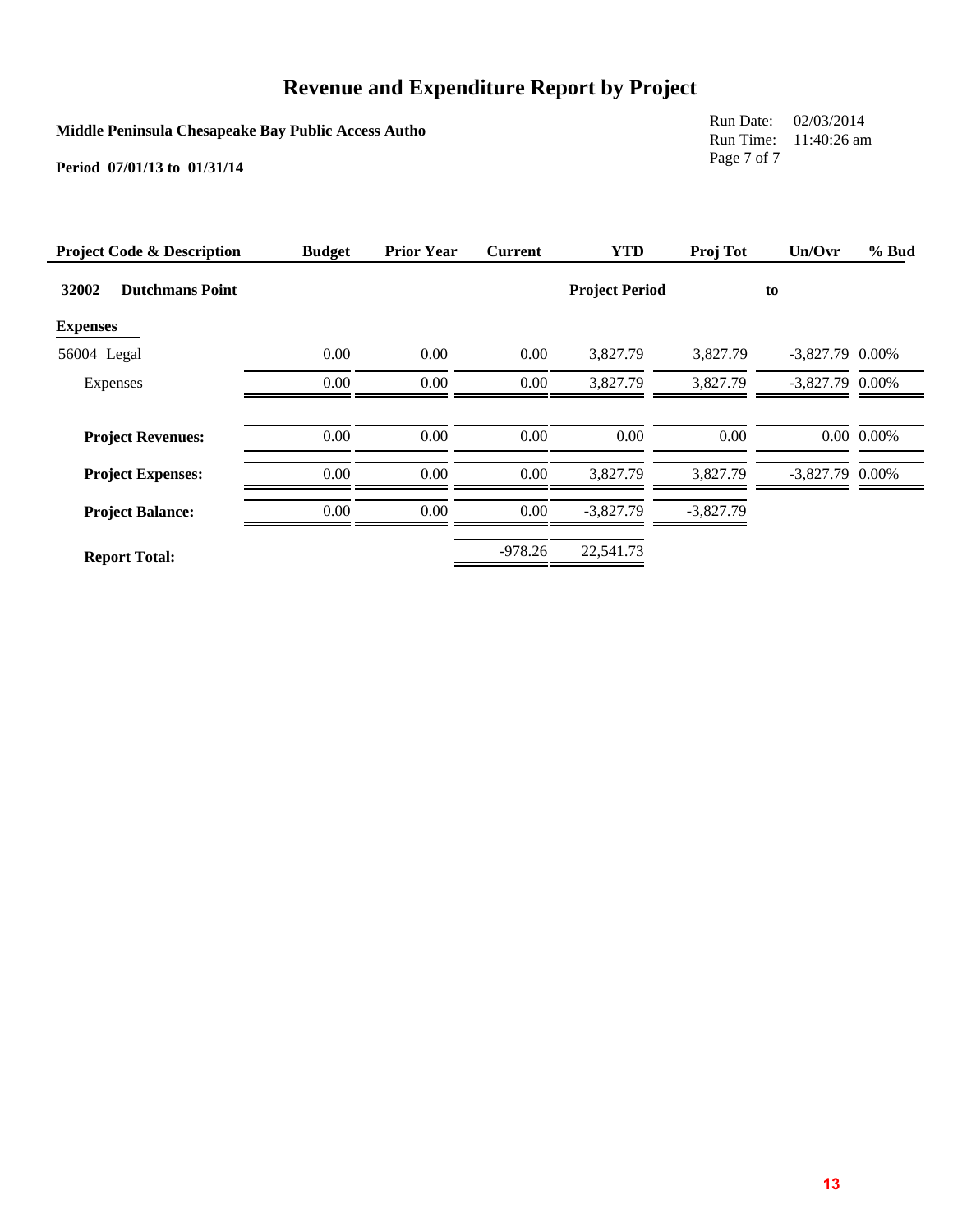# **Revenue and Expenditure Report by Element**

### **Middle Peninsula Chesapeake Bay Public Access Autho**

Run Date: 02/03/2014 Run Time: 11:43:52 am Page 1 of 8

| 30014 Administration_FY14             |               |                   |                | <b>Project Period</b> 07/01/2013 to 06/30/2014 |             |                  |               |
|---------------------------------------|---------------|-------------------|----------------|------------------------------------------------|-------------|------------------|---------------|
| <b>Element Code &amp; Description</b> | <b>Budget</b> | <b>Prior Year</b> | <b>Current</b> | <b>YTD</b>                                     | Proj Tot    | Un/Ovr           | $%$ Bud       |
| <b>Revenues</b>                       |               |                   |                |                                                |             |                  |               |
| 40200 Interest Income                 | 50.00         | 0.00              | 0.00           | 0.20                                           | 0.20        |                  | 49.80 0.40%   |
| 40211 Hunting Fees                    | 1,600.00      | 0.00              | 25.00          | 1,100.00                                       | 1,100.00    |                  | 500.00 68.75% |
| 40213 Timber Sales                    | 14,000.00     | 0.00              | 0.00           | 13,845.67                                      | 13,845.67   |                  | 154.33 98.90% |
| Revenues                              | 15,650.00     | 0.00              | 25.00          | 14,945.87                                      | 14,945.87   |                  | 704.13 95.50% |
| Balance:                              | 15,650.00     | 0.00              | 25.00          | 14,945.87                                      | 14,945.87   |                  |               |
| 300140 FY14 General Admin             |               |                   |                |                                                |             |                  |               |
| <b>Expenses</b>                       |               |                   |                |                                                |             |                  |               |
| 53002 Supplies                        | 0.00          | 0.00              | 0.00           | 5.25                                           | 5.25        |                  | $-5.25$ 0.00% |
| 53003 Meeting Supplies                | 0.00          | 0.00              | 0.00           | 99.18                                          | 99.18       |                  | -99.18 0.00%  |
| 56001 Consulting/Contractual          | 6,800.00      | 0.00              | 937.46         | 1,465.06                                       | 1,465.06    | 5,334.94 21.55%  |               |
| 56003 Accounting                      | 3,125.00      | 0.00              | 12.00          | 109.84                                         | 109.84      | 3,015.16 3.51%   |               |
| 56004 Legal                           | 5,000.00      | 0.00              | 0.00           | 1,776.88                                       | 1,776.88    | 3,223.12 35.54%  |               |
| 57900 Miscellaneous Expense           | 0.00          | 0.00              | 0.00           | 810.89                                         | 810.89      | -810.89 0.00%    |               |
| Expenses                              | 14,925.00     | 0.00              | 949.46         | 4,267.10                                       | 4,267.10    | 10,657.90 28.59% |               |
| Balance:                              | $-14,925.00$  | 0.00              | $-949.46$      | $-4,267.10$                                    | $-4,267.10$ |                  |               |
|                                       |               |                   |                |                                                |             |                  |               |
| <b>Project Revenues:</b>              | 15,650.00     | 0.00              | 25.00          | 14,945.87                                      | 14,945.87   |                  | 704.13 95.50% |
| <b>Project Expense:</b>               | 14,925.00     | 0.00              | 949.46         | 4,267.10                                       | 4,267.10    | 10,657.90 28.59% |               |
| <b>Project Balance:</b>               | 725.00        | 0.00              | $-924.46$      | 10,678.77                                      | 10,678.77   |                  |               |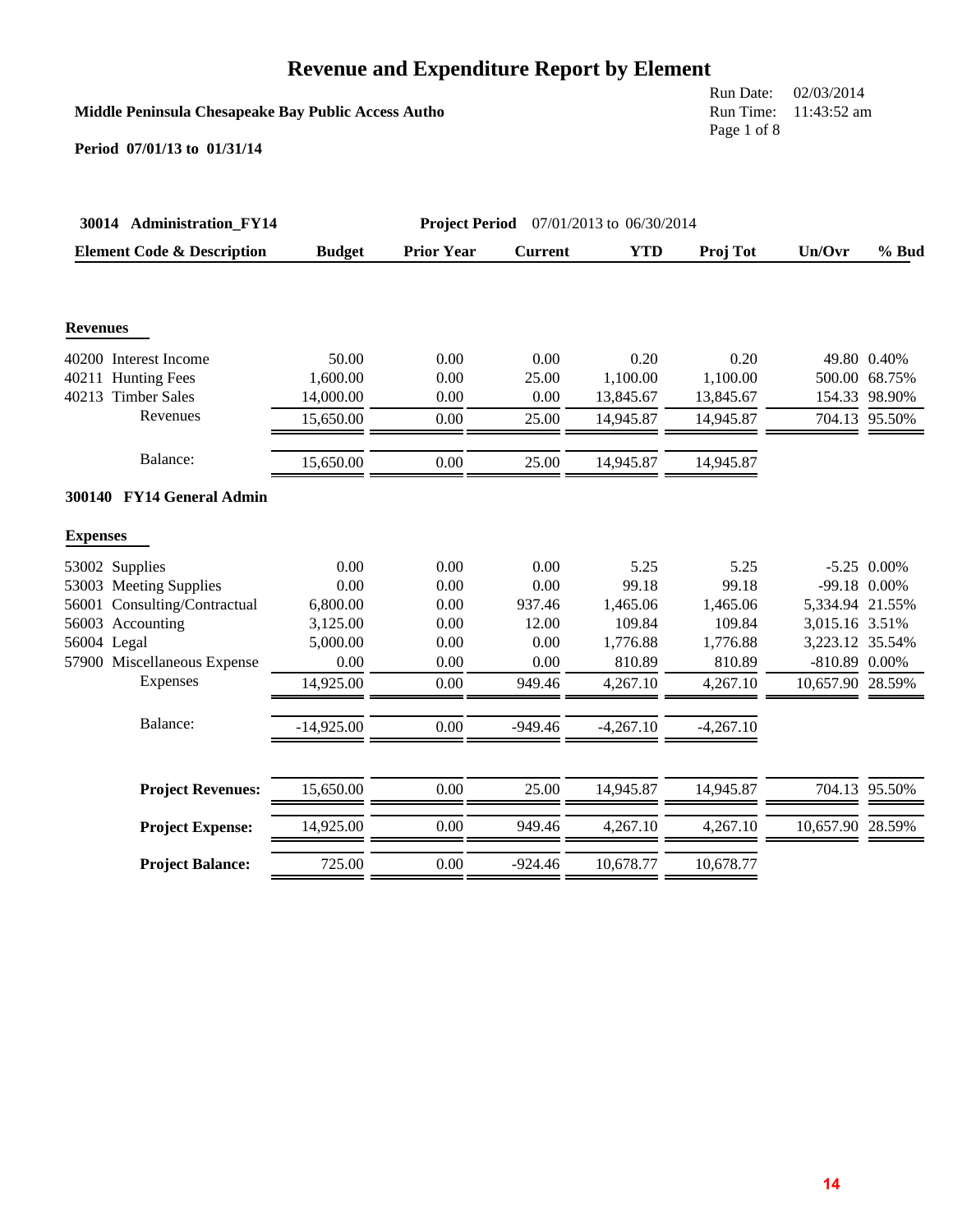|                                                     |                                       | Revenue and Expenditure Report by Element |                |            |           |                    |               |
|-----------------------------------------------------|---------------------------------------|-------------------------------------------|----------------|------------|-----------|--------------------|---------------|
| Middle Peninsula Chesapeake Bay Public Access Autho | Run Date:<br>Run Time:<br>Page 2 of 8 | 02/03/2014<br>11:43:52 am                 |                |            |           |                    |               |
| Period 07/01/13 to 01/31/14                         |                                       |                                           |                |            |           |                    |               |
| 31003 Haworth Tract Administration                  |                                       | <b>Project Period</b>                     |                | to         |           |                    |               |
| <b>Element Code &amp; Description</b>               | <b>Budget</b>                         | <b>Prior Year</b>                         | <b>Current</b> | <b>YTD</b> | Proj Tot  | Un/Ovr             | $%$ Bud       |
| 310030 Haworth Tract Administration                 |                                       |                                           |                |            |           |                    |               |
| <b>Revenues</b>                                     |                                       |                                           |                |            |           |                    |               |
| 40200 Interest Income                               | 0.00                                  | 0.00                                      | 2.12           | 5.68       | 5.68      |                    | $-5.68$ 0.00% |
| 40213 Timber Sales                                  | 16,000.00                             | 0.00                                      | 0.00           | 30,760.85  | 30,760.85 | -14,760.85 192.26% |               |
| Revenues                                            | 16,000.00                             | 0.00                                      | 2.12           | 30,766.53  | 30,766.53 | -14,766.53 192.29% |               |
| <b>Expenses</b>                                     |                                       |                                           |                |            |           |                    |               |
| 53004 Equipment                                     | 0.00                                  | 0.00                                      | 0.00           | 148.38     | 148.38    | $-148.38$ 0.00%    |               |
| 56001 Consulting/Contractual                        | 0.00                                  | 0.00                                      | 0.00           | 4,460.65   | 4,460.65  | $-4,460.65$ 0.00%  |               |
| Expenses                                            | 0.00                                  | 0.00                                      | 0.00           | 4,609.03   | 4,609.03  | $-4,609.03$ 0.00%  |               |
| Balance:                                            | 16,000.00                             | 0.00                                      | 2.12           | 26,157.50  | 26,157.50 |                    |               |
| <b>Project Revenues:</b>                            | 16,000.00                             | 0.00                                      | 2.12           | 30,766.53  | 30,766.53 | -14,766.53 192.29% |               |
| <b>Project Expense:</b>                             | 0.00                                  | 0.00                                      | 0.00           | 4,609.03   | 4,609.03  | -4,609.03 0.00%    |               |
| <b>Project Balance:</b>                             | 16,000.00                             | 0.00                                      | 2.12           | 26,157.50  | 26,157.50 |                    |               |

### **Revenue and Expenditure Report by Element**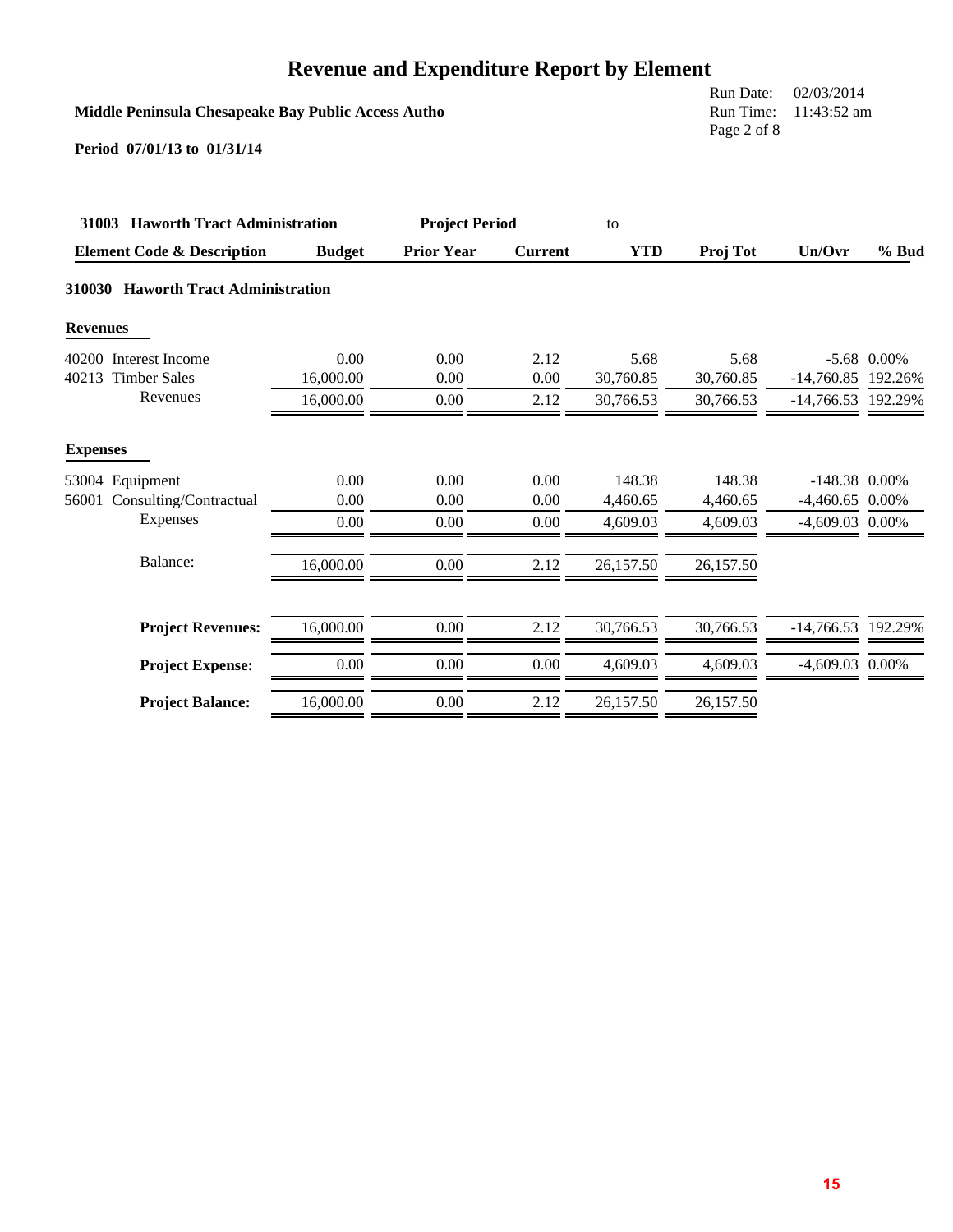|                                                     |                  | <b>Revenue and Expenditure Report by Element</b> |                |                  |                                                                    |                                      |                |
|-----------------------------------------------------|------------------|--------------------------------------------------|----------------|------------------|--------------------------------------------------------------------|--------------------------------------|----------------|
| Middle Peninsula Chesapeake Bay Public Access Autho |                  |                                                  |                |                  | 02/03/2014<br>Run Date:<br>Run Time:<br>11:43:52 am<br>Page 3 of 8 |                                      |                |
| Period 07/01/13 to 01/31/14                         |                  |                                                  |                |                  |                                                                    |                                      |                |
| 31006 Lands End Property Administration             |                  | <b>Project Period</b>                            |                | to               |                                                                    |                                      |                |
| <b>Element Code &amp; Description</b>               | <b>Budget</b>    | <b>Prior Year</b>                                | <b>Current</b> | <b>YTD</b>       | Proj Tot                                                           | Un/Ovr                               | $%$ Bud        |
| 310060 Lands End Tenant House Admin                 |                  |                                                  |                |                  |                                                                    |                                      |                |
| <b>Revenues</b>                                     |                  |                                                  |                |                  |                                                                    |                                      |                |
| 40212 Rental Income                                 | 12,960.00        | 1,080.00                                         | 0.00           | 5,616.00         | 6,696.00                                                           | 6,264.00 51.67%                      |                |
| Revenues                                            | 12,960.00        | 1,080.00                                         | 0.00           | 5,616.00         | 6,696.00                                                           | 6,264.00 51.67%                      |                |
| <b>Expenses</b>                                     |                  |                                                  |                |                  |                                                                    |                                      |                |
| 52101 Facilities Maintenance                        | 0.00             | 0.00                                             | 0.00           | 990.00           | 990.00                                                             | $-990.00 \quad 0.00\%$               |                |
| 52102 Flood Insurance                               | 9,330.00         | 0.00                                             | 0.00           | 1,553.00         | 1,553.00                                                           | 7,777.00 16.65%                      |                |
| 52110 Utilities                                     | 0.00             | 0.00                                             | 0.00           | $-33.81$         | $-33.81$                                                           |                                      | 33.81 0.00%    |
| Expenses                                            | 9,330.00         | 0.00                                             | 0.00           | 2,509.19         | 2,509.19                                                           | 6,820.81 26.89%                      |                |
| Balance:                                            | 3,630.00         | 1,080.00                                         | 0.00           | 3,106.81         | 4,186.81                                                           |                                      |                |
| 310061 Lands End Main House                         |                  |                                                  |                |                  |                                                                    |                                      |                |
| <b>Revenues</b>                                     |                  |                                                  |                |                  |                                                                    |                                      |                |
| 40213 Timber Sales                                  | 8,000.00         | 0.00                                             | 0.00           | 0.00             | 0.00                                                               | 8,000.00 0.00%                       |                |
| Revenues                                            | 8,000.00         | 0.00                                             | 0.00           | 0.00             | 0.00                                                               | 8,000.00 0.00%                       |                |
| <b>Expenses</b>                                     |                  |                                                  |                |                  |                                                                    |                                      |                |
| 52100 Property Insurance                            | 2,007.00         | 2,007.00                                         | 0.00           | 0.00             | 2,007.00                                                           |                                      | 0.00 100.00%   |
| 52101 Facilities Maintenance                        | 0.00             | 1,690.75                                         | 0.00           | 75.00            | 1,765.75                                                           | $-1,765.75$ 0.00%                    |                |
| 52102 Flood Insurance                               | 0.00             | 0.00                                             | 0.00           | 2,214.00         | 2,214.00                                                           | $-2,214.00$ 0.00%                    |                |
| 52110 Utilities                                     | 600.00           | 403.56                                           | 55.92          | 153.87           | 557.43                                                             |                                      | 42.57 92.91%   |
| 55000 Workshops/Conferences                         | 0.00             | 0.00                                             | 0.00           | 50.00            | 50.00                                                              |                                      | $-50.00$ 0.00% |
| 56004 Legal                                         | 0.00             | 5,159.13                                         | 0.00           | 485.62           | 5,644.75                                                           | $-5,644.75$ 0.00%                    |                |
| 57900 Miscellaneous Expense<br>Expenses             | 0.00<br>2,607.00 | 107.98<br>9,368.42                               | 0.00<br>55.92  | 0.00<br>2,978.49 | 107.98<br>12,346.91                                                | $-107.98$ 0.00%<br>-9,739.91 473.61% |                |
|                                                     |                  |                                                  |                |                  |                                                                    |                                      |                |
| Balance:                                            | 5,393.00         | $-9,368.42$                                      | $-55.92$       | $-2,978.49$      | $-12,346.91$                                                       |                                      |                |
| 310062 Lands End Master Plan Matching Funds         |                  |                                                  |                |                  |                                                                    |                                      |                |
| <b>Expenses</b>                                     |                  |                                                  |                |                  |                                                                    |                                      |                |

| 56001 Consulting/Contractual | 5,000.00    | $0.00\,$ | $0.00\,$ | 5.175.77    | 5.175.77    | $-175.77$ | 103.52% |
|------------------------------|-------------|----------|----------|-------------|-------------|-----------|---------|
| Expenses                     | 5,000.00    | $0.00\,$ | $0.00\,$ | 5.175.77    | 5.175.77    | -175.77   | 103.52% |
| Balance:                     | $-5,000.00$ | $0.00\,$ | $0.00\,$ | $-5.175.77$ | $-5.175.77$ |           |         |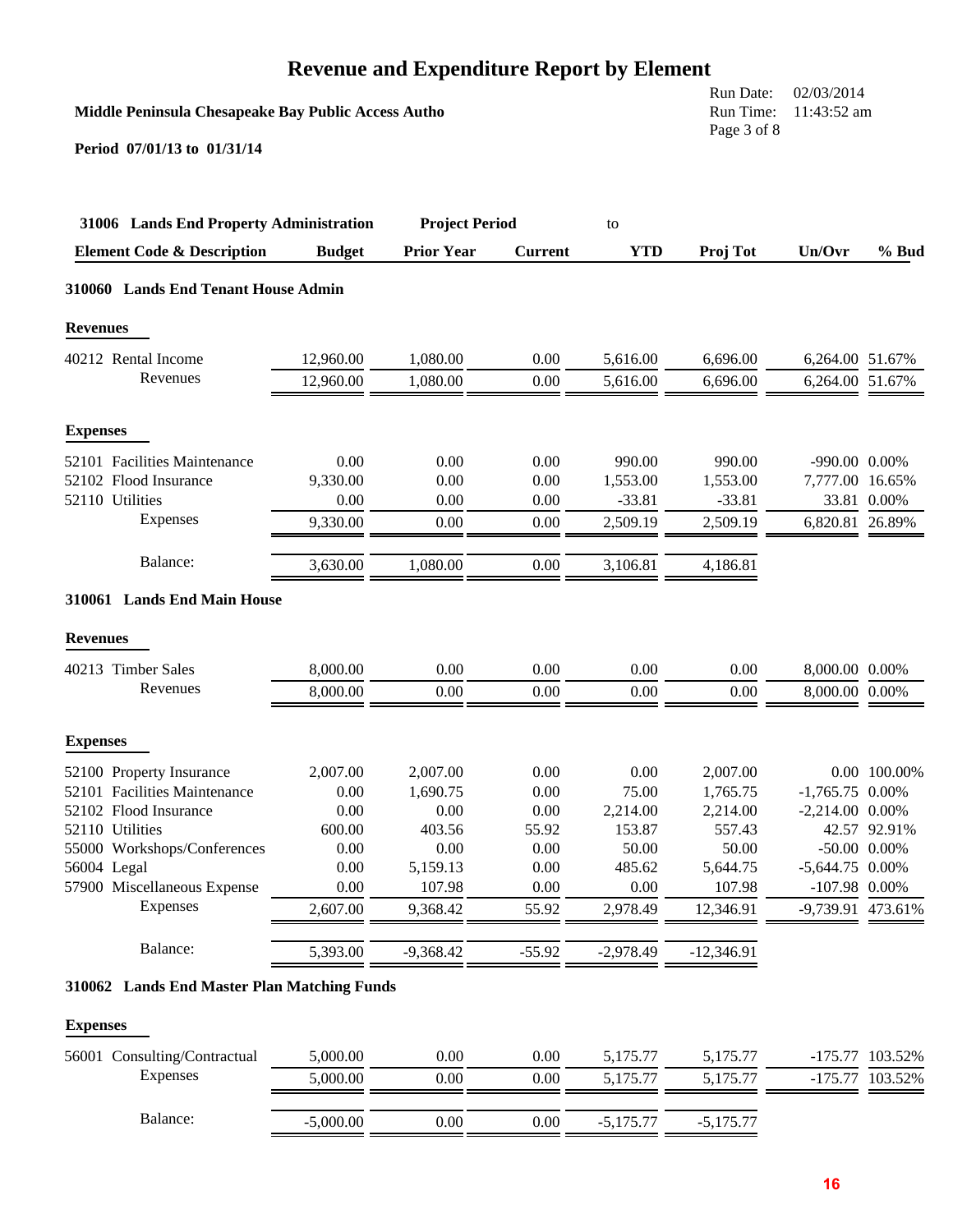|                                                                                    |               | Revenue and Expenditure Report by Element  |                |                  |                                       |                           |         |
|------------------------------------------------------------------------------------|---------------|--------------------------------------------|----------------|------------------|---------------------------------------|---------------------------|---------|
| Middle Peninsula Chesapeake Bay Public Access Autho<br>Period 07/01/13 to 01/31/14 |               |                                            |                |                  | Run Date:<br>Run Time:<br>Page 4 of 8 | 02/03/2014<br>11:43:52 am |         |
| 31006 Lands End Property Administration<br><b>Element Code &amp; Description</b>   | <b>Budget</b> | <b>Project Period</b><br><b>Prior Year</b> | <b>Current</b> | to<br><b>YTD</b> | Proj Tot                              | Un/Ovr                    | $%$ Bud |
| <b>Project Revenues:</b>                                                           | 20.960.00     | 1.080.00                                   | 0.00           | 5.616.00         | 6.696.00                              | 14.264.00 31.95%          |         |
| <b>Project Expense:</b>                                                            | 16.937.00     | 9.368.42                                   | 55.92          | 10.663.45        | 20.031.87                             | $-3,094.87$ 118.27%       |         |
| <b>Project Balance:</b>                                                            | 4.023.00      | $-8.288.42$                                | $-55.92$       | $-5.047.45$      | $-13.335.87$                          |                           |         |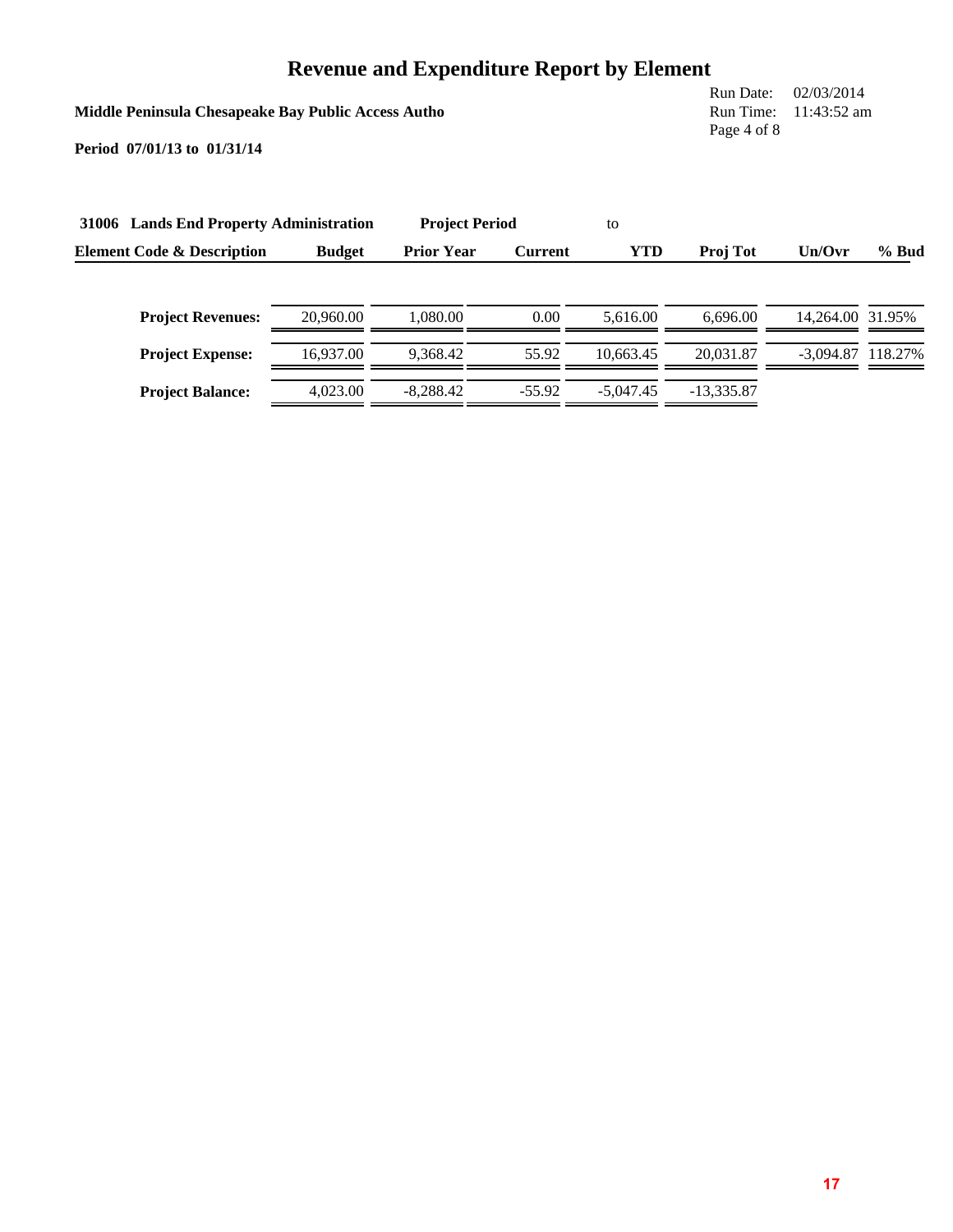| <b>Revenue and Expenditure Report by Element</b> |
|--------------------------------------------------|
|--------------------------------------------------|

| Middle Peninsula Chesapeake Bay Public Access Autho<br>Period 07/01/13 to 01/31/14 | Run Date:<br>Run Time:<br>Page 5 of 8 | 02/03/2014<br>11:43:52 am |                |                          |                      |                                        |                |
|------------------------------------------------------------------------------------|---------------------------------------|---------------------------|----------------|--------------------------|----------------------|----------------------------------------|----------------|
| <b>Hall Property Administration</b><br>31007                                       |                                       | <b>Project Period</b>     |                | 07/01/2013 to 06/30/2014 |                      |                                        |                |
| <b>Element Code &amp; Description</b>                                              | <b>Budget</b>                         | <b>Prior Year</b>         | <b>Current</b> | <b>YTD</b>               | Proj Tot             | Un/Ovr                                 | $%$ Bud        |
| <b>Hall Property Administration</b><br>310070<br><b>Expenses</b>                   |                                       |                           |                |                          |                      |                                        |                |
| 56004 Legal<br>Expenses                                                            | 0.00<br>0.00                          | 3,418.09<br>3,418.09      | 0.00<br>0.00   | 0.00<br>0.00             | 3,418.09<br>3,418.09 | $-3,418.09$ 0.00%<br>$-3,418.09$ 0.00% |                |
| Balance:                                                                           | 0.00                                  | $-3,418.09$               | 0.00           | 0.00                     | $-3,418.09$          |                                        |                |
| <b>Project Revenues:</b>                                                           | 0.00                                  | 0.00                      | 0.00           | $0.00\,$                 | 0.00                 |                                        | $0.00\ 0.00\%$ |
| <b>Project Expense:</b>                                                            | 0.00                                  | 3,418.09                  | 0.00           | 0.00                     | 3,418.09             | $-3,418.09$ 0.00%                      |                |
| <b>Project Balance:</b>                                                            | 0.00                                  | $-3,418.09$               | 0.00           | 0.00                     | $-3,418.09$          |                                        |                |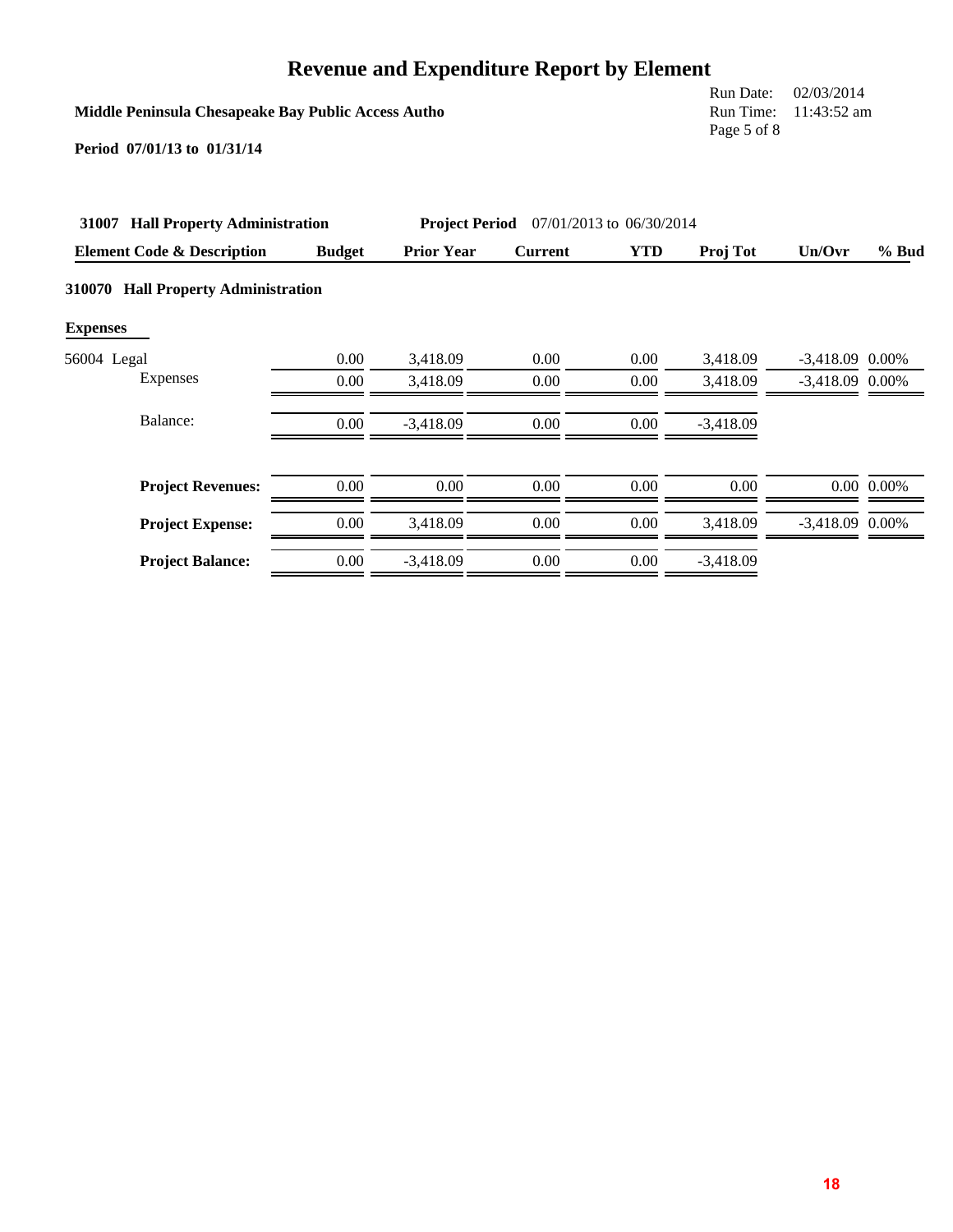# **Revenue and Expenditure Report by Element**

### **Middle Peninsula Chesapeake Bay Public Access Autho**

Run Date: 02/03/2014 Run Time: 11:43:52 am Page 6 of 8

| 32000 Perrin Wharf Improvements       |               | <b>Project Period</b><br>07/01/2013 to 09/30/2013 |                |             |             |                      |                   |
|---------------------------------------|---------------|---------------------------------------------------|----------------|-------------|-------------|----------------------|-------------------|
| <b>Element Code &amp; Description</b> | <b>Budget</b> | <b>Prior Year</b>                                 | <b>Current</b> | <b>YTD</b>  | Proj Tot    | Un/Ovr               | % Bud             |
|                                       |               |                                                   |                |             |             |                      |                   |
| <b>Revenues</b>                       |               |                                                   |                |             |             |                      |                   |
| 40000 Agency Matching Funds           | 200.00        | 0.00                                              | 0.00           | 0.00        | 0.00        | 200.00 0.00%         |                   |
| 40100 DEQ (CZM)                       | 6,000.00      | 0.00                                              | 0.00           | 0.00        | 0.00        | 6,000.00 0.00%       |                   |
| Revenues                              | 6,200.00      | 0.00                                              | 0.00           | 0.00        | 0.00        | 6,200.00 0.00%       |                   |
| Balance:                              | 6,200.00      | 0.00                                              | 0.00           | 0.00        | 0.00        |                      |                   |
| 320001 Perrin Wharf Task #52          |               |                                                   |                |             |             |                      |                   |
| <b>Revenues</b>                       |               |                                                   |                |             |             |                      |                   |
| 40100 DEQ (CZM)                       | 0.00          | 0.00                                              | 0.00           | 6,000.00    | 6,000.00    | $-6,000.00$ $0.00\%$ |                   |
| Revenues                              | 0.00          | 0.00                                              | 0.00           | 6,000.00    | 6,000.00    | $-6,000.00$ $0.00\%$ |                   |
| <b>Expenses</b>                       |               |                                                   |                |             |             |                      |                   |
| 56001 Consulting/Contractual          | 325.00        | 0.00                                              | 0.00           | 364.80      | 364.80      |                      | -39.80 112.25%    |
| 56006 Construction                    | 5,476.00      | 0.00                                              | 0.00           | 6,676.00    | 6,676.00    | $-1,200.00$ 121.91%  |                   |
| 56007 Fees & Permits                  | 0.00          | 0.00                                              | 0.00           | 60.00       | 60.00       |                      | $-60.00$ $0.00\%$ |
| 57900 Miscellaneous Expense           | 399.00        | $0.00\,$                                          | 0.00           | 0.00        | 0.00        | 399.00 0.00%         |                   |
| Expenses                              | 6,200.00      | 0.00                                              | 0.00           | 7,100.80    | 7,100.80    |                      | -900.80 114.53%   |
| Balance:                              | $-6,200.00$   | 0.00                                              | 0.00           | $-1,100.80$ | $-1,100.80$ |                      |                   |
|                                       |               |                                                   |                |             |             |                      |                   |
| <b>Project Revenues:</b>              | 6,200.00      | 0.00                                              | 0.00           | 6,000.00    | 6,000.00    |                      | 200.00 96.77%     |
| <b>Project Expense:</b>               | 6,200.00      | 0.00                                              | 0.00           | 7,100.80    | 7,100.80    |                      | -900.80 114.53%   |
| <b>Project Balance:</b>               | 0.00          | 0.00                                              | 0.00           | $-1,100.80$ | $-1,100.80$ |                      |                   |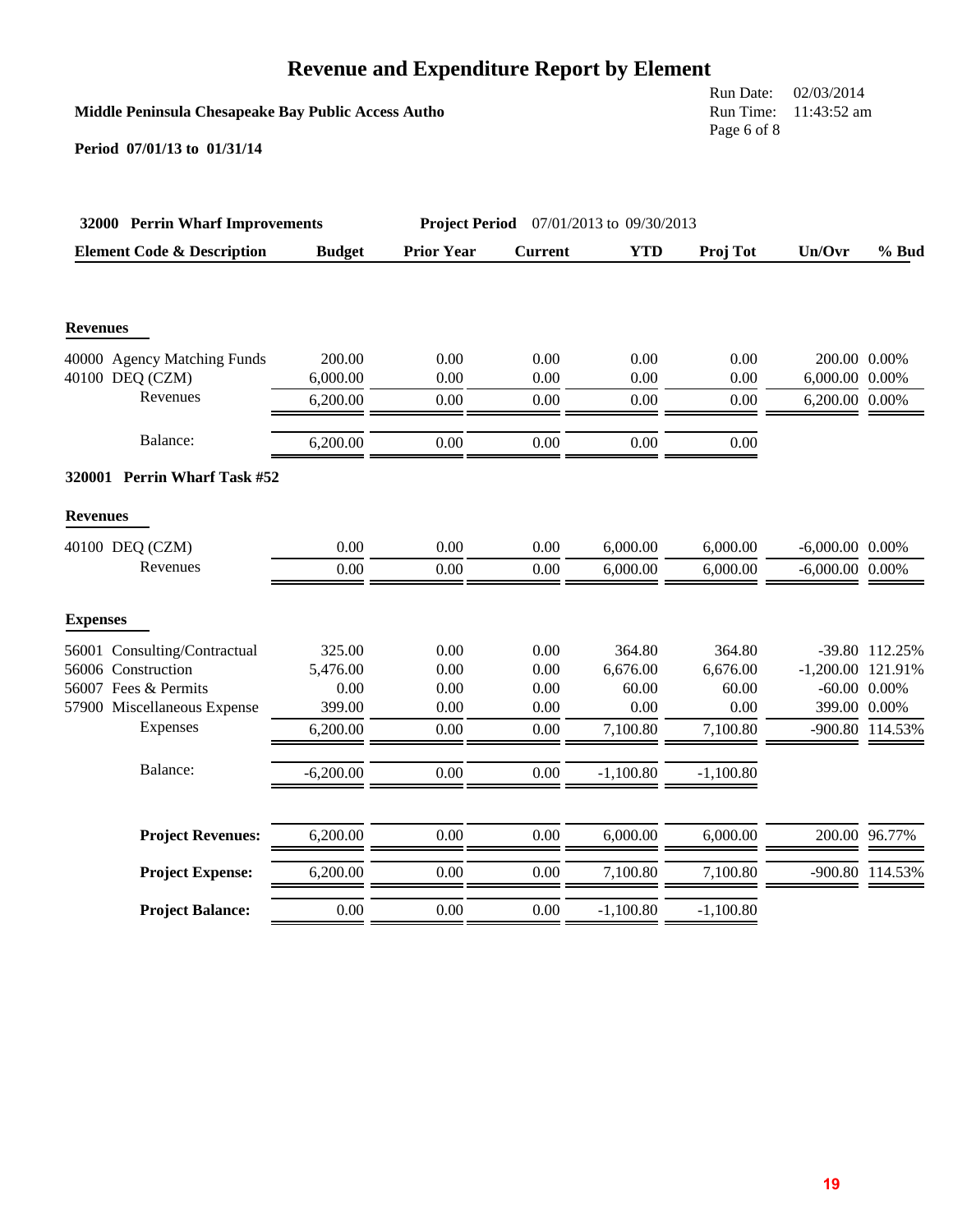| <b>Revenue and Expenditure Report by Element</b> |  |
|--------------------------------------------------|--|
|--------------------------------------------------|--|

| Middle Peninsula Chesapeake Bay Public Access Autho<br>Period 07/01/13 to 01/31/14 | Run Date:<br>Run Time:<br>Page 7 of 8 | 02/03/2014<br>11:43:52 am |                |                          |             |                 |                |
|------------------------------------------------------------------------------------|---------------------------------------|---------------------------|----------------|--------------------------|-------------|-----------------|----------------|
| 32001<br><b>Sloop Landing</b>                                                      |                                       | <b>Project Period</b>     |                | 10/11/2013 to 06/30/2014 |             |                 |                |
| <b>Element Code &amp; Description</b>                                              | <b>Budget</b>                         | <b>Prior Year</b>         | <b>Current</b> | <b>YTD</b>               | Proj Tot    | Un/Ovr          | $%$ Bud        |
| <b>Sloop Landing Management</b><br><b>320010</b><br><b>Expenses</b>                |                                       |                           |                |                          |             |                 |                |
| 56004 Legal                                                                        | 0.00                                  | 0.00                      | 0.00           | 4,318.50                 | 4,318.50    | -4,318.50 0.00% |                |
| Expenses                                                                           | 0.00                                  | 0.00                      | 0.00           | 4,318.50                 | 4,318.50    | -4,318.50 0.00% |                |
| Balance:                                                                           | 0.00                                  | 0.00                      | 0.00           | $-4,318.50$              | $-4,318.50$ |                 |                |
| <b>Project Revenues:</b>                                                           | 0.00                                  | 0.00                      | 0.00           | 0.00                     | 0.00        |                 | $0.00\ 0.00\%$ |
| <b>Project Expense:</b>                                                            | 0.00                                  | 0.00                      | 0.00           | 4,318.50                 | 4,318.50    | -4,318.50 0.00% |                |
|                                                                                    |                                       |                           |                |                          |             |                 |                |

**Project Balance:** 0.00 0.00 0.00 -4,318.50 -4,318.50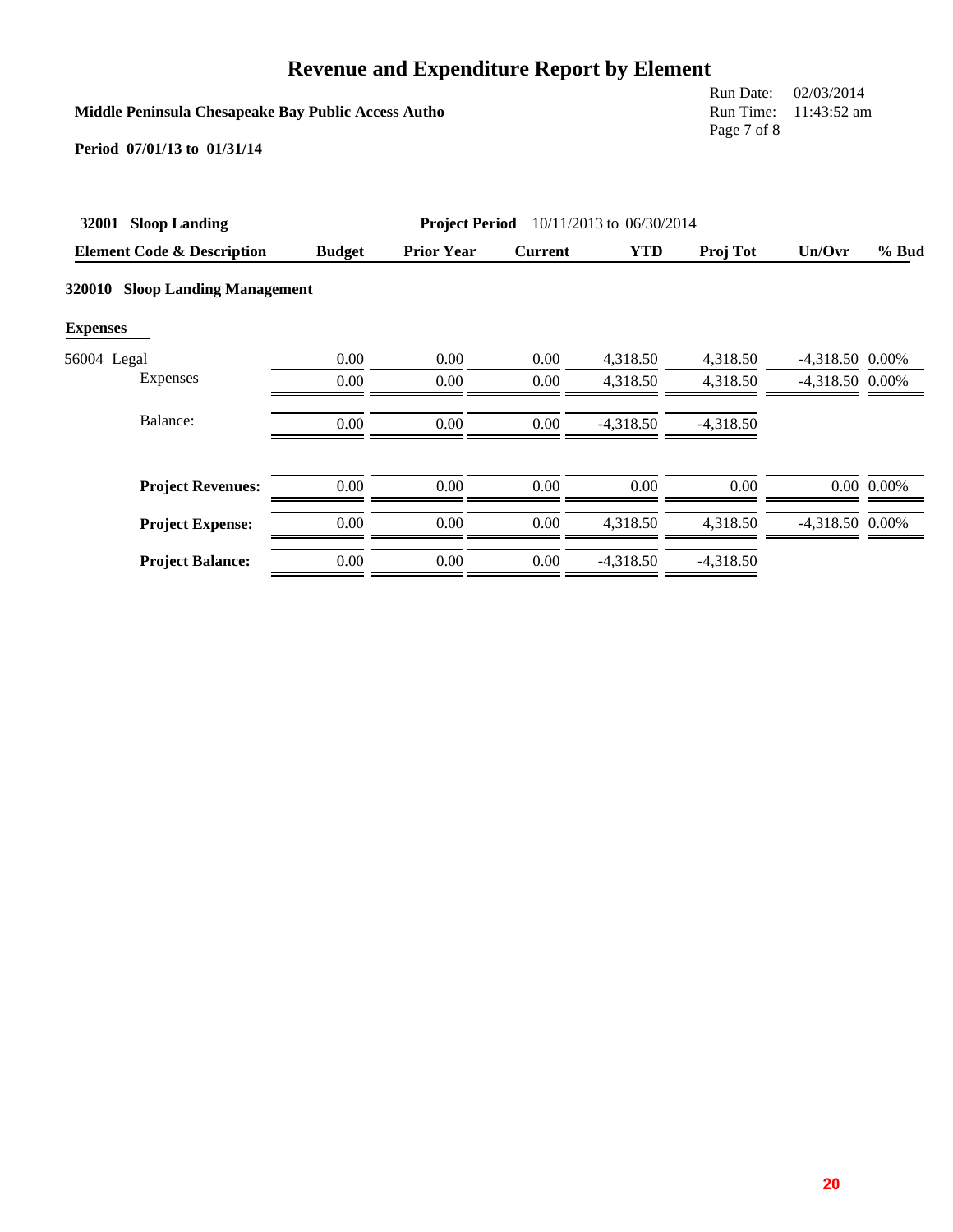|                 | <b>Revenue and Expenditure Report by Element</b>    |               |                       |                |             |                                       |                           |                |  |  |
|-----------------|-----------------------------------------------------|---------------|-----------------------|----------------|-------------|---------------------------------------|---------------------------|----------------|--|--|
|                 | Middle Peninsula Chesapeake Bay Public Access Autho |               |                       |                |             | Run Date:<br>Run Time:<br>Page 8 of 8 | 02/03/2014<br>11:43:52 am |                |  |  |
|                 | Period 07/01/13 to 01/31/14                         |               |                       |                |             |                                       |                           |                |  |  |
|                 | 32002 Dutchmans Point                               |               | <b>Project Period</b> |                | to          |                                       |                           |                |  |  |
|                 | <b>Element Code &amp; Description</b>               | <b>Budget</b> | <b>Prior Year</b>     | <b>Current</b> | <b>YTD</b>  | Proj Tot                              | Un/Ovr                    | $%$ Bud        |  |  |
| <b>Expenses</b> | 320020 Dutchmans Point Management                   |               |                       |                |             |                                       |                           |                |  |  |
| 56004 Legal     |                                                     | 0.00          | 0.00                  | 0.00           | 3,827.79    | 3,827.79                              | $-3,827.79$               | 0.00%          |  |  |
|                 | Expenses                                            | 0.00          | 0.00                  | 0.00           | 3,827.79    | 3,827.79                              | $-3,827.79$ 0.00%         |                |  |  |
|                 | Balance:                                            | $0.00\,$      | 0.00                  | $0.00\,$       | $-3,827.79$ | $-3,827.79$                           |                           |                |  |  |
|                 | <b>Project Revenues:</b>                            | 0.00          | 0.00                  | 0.00           | 0.00        | 0.00                                  |                           | $0.00\ 0.00\%$ |  |  |
|                 | <b>Project Expense:</b>                             | 0.00          | 0.00                  | 0.00           | 3,827.79    | 3,827.79                              | $-3,827.79$ 0.00%         |                |  |  |
|                 | <b>Project Balance:</b>                             | $0.00\,$      | 0.00                  | 0.00           | $-3,827.79$ | $-3,827.79$                           |                           |                |  |  |
|                 | <b>Report Total:</b>                                |               |                       | $-978.26$      | 22,541.73   |                                       |                           |                |  |  |

**21**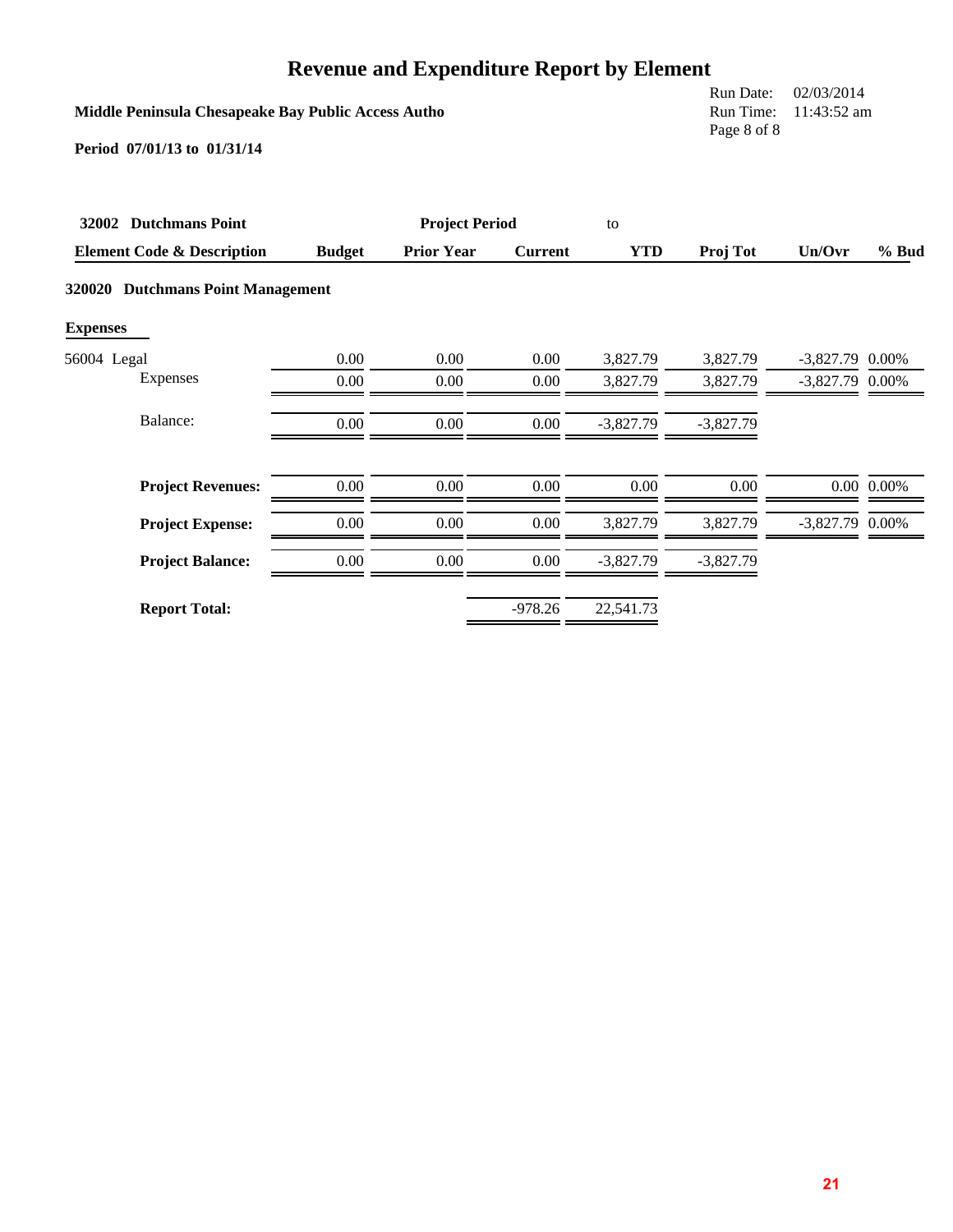**From:** Senator Tommy Norment [\[mailto:district03@senate.virginia.gov\]](mailto:district03@senate.virginia.gov) **Sent:** Thursday, December 19, 2013 1:38 PM **To:** Lewie Lawrence **Subject:** Re: Del Hodges:-- 2014 Budget Amendment DOC -

Mr. Lawrence,

Good afternoon and i hope this finds you well. Senator Norment would be happy to submit the following budget Amendment for the Middle Peninsula Chesapeake Bay Public Access Authority. Please let me know any additional information that may be helpful or if any changes occur. Thank you

Kalia Sokos

Legislative Aide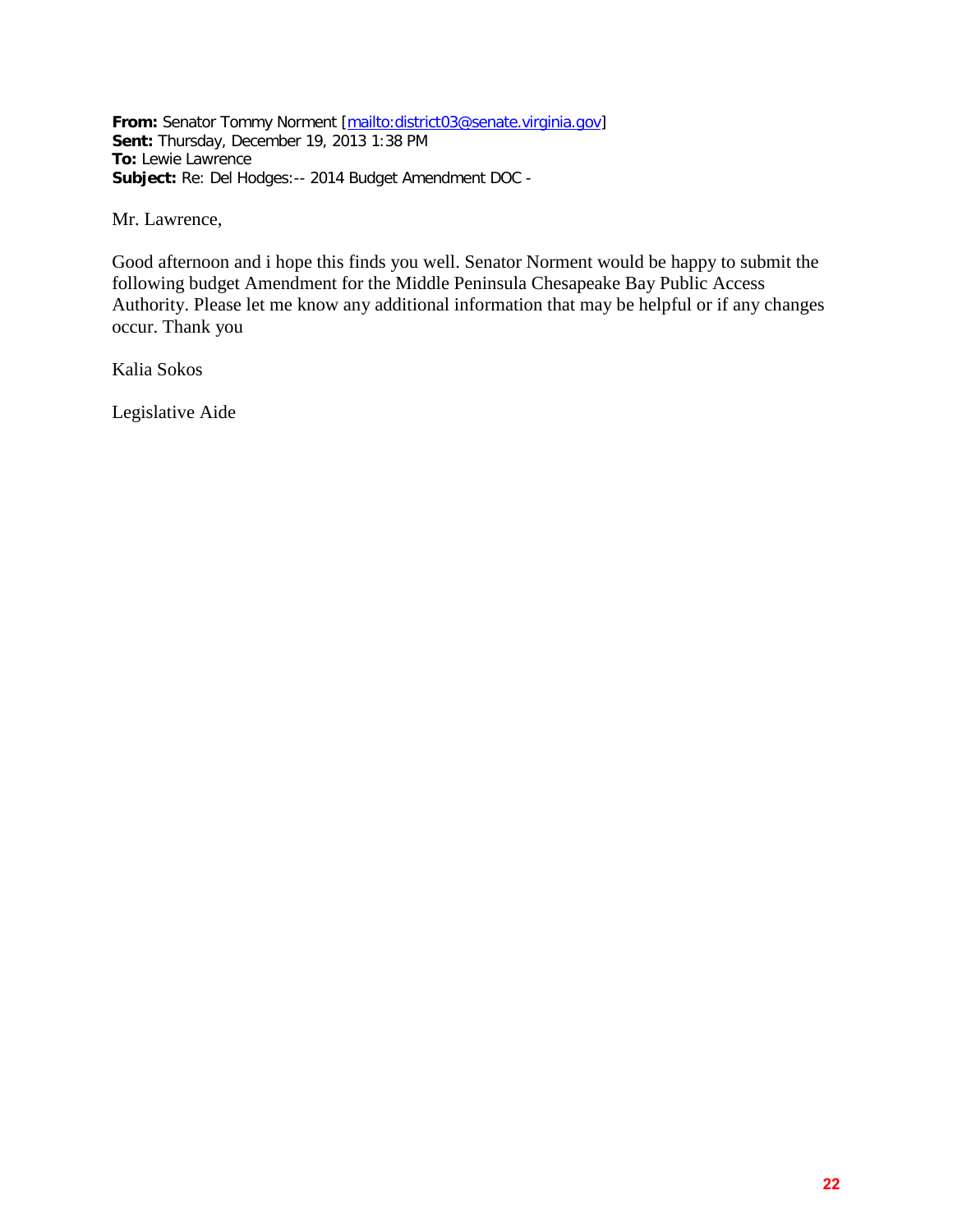

## **House Appropriations Committee 2014 Session Nonstate Agency Budget Amendment Request Form**

**\*\*\* The deadline to submit completed forms is 5:00 p.m. FRIDAY, JANUARY 10, 2014 \*\*\***

| Patron: Delegate Keith Hodges                                                                                                                                                                                                                                                                                                                                                                                                                                                                                                                                                                                                                                                                                                                                                                                                                  |                                 |                               |
|------------------------------------------------------------------------------------------------------------------------------------------------------------------------------------------------------------------------------------------------------------------------------------------------------------------------------------------------------------------------------------------------------------------------------------------------------------------------------------------------------------------------------------------------------------------------------------------------------------------------------------------------------------------------------------------------------------------------------------------------------------------------------------------------------------------------------------------------|---------------------------------|-------------------------------|
| (Print name of Delegate)                                                                                                                                                                                                                                                                                                                                                                                                                                                                                                                                                                                                                                                                                                                                                                                                                       |                                 | (Signature of Delegate)       |
| 1.) Provide the name, mailing address, & contact information of the requesting nonstate agency                                                                                                                                                                                                                                                                                                                                                                                                                                                                                                                                                                                                                                                                                                                                                 |                                 |                               |
| Legal Name: Middle Peninsula Chesapeake Bay Public Access Authority § 15.2-6600                                                                                                                                                                                                                                                                                                                                                                                                                                                                                                                                                                                                                                                                                                                                                                |                                 |                               |
| Mailing Address: P.O. Box 286 Saluda Va                                                                                                                                                                                                                                                                                                                                                                                                                                                                                                                                                                                                                                                                                                                                                                                                        |                                 |                               |
| 501 (c) (3) Federal Tax Exemption Number: 262009058 ____________________________                                                                                                                                                                                                                                                                                                                                                                                                                                                                                                                                                                                                                                                                                                                                                               |                                 |                               |
| $\square$ Corporation $\square$ Foundation $\square X$ Authority $\square$ Partnership $\square$ Political subdivision<br>Legal status of nonstate agency / organization: Note: § 2.2-1505, Code of Virginia, defines nonstate agencies as "any public or<br>private foundation, authority, institute, museum, corporation or similar organization that is not a unit of state government or political<br>subdivision of the Commonwealth as established by general law or special act. It shall not include any such entity that receives state funds<br>as a subgrantee of a state agency or through a state grant-in-aid program authorized by law. Except as provided in §§ 23-38.11 through 23-<br>38.18, no state funds shall be appropriated to, or expended for, a private institution of higher education or religious organization." |                                 |                               |
|                                                                                                                                                                                                                                                                                                                                                                                                                                                                                                                                                                                                                                                                                                                                                                                                                                                |                                 |                               |
|                                                                                                                                                                                                                                                                                                                                                                                                                                                                                                                                                                                                                                                                                                                                                                                                                                                |                                 |                               |
| Business address: P.O. Box 286 Saluda VA 23149 __________________________________                                                                                                                                                                                                                                                                                                                                                                                                                                                                                                                                                                                                                                                                                                                                                              |                                 |                               |
| Telephone number: 804-758-2311 _____Fax number: 804-758-3221 ____________________                                                                                                                                                                                                                                                                                                                                                                                                                                                                                                                                                                                                                                                                                                                                                              |                                 |                               |
|                                                                                                                                                                                                                                                                                                                                                                                                                                                                                                                                                                                                                                                                                                                                                                                                                                                |                                 |                               |
| 2.) Indicate the amount of general fund money being requested<br>Please circle the House Bill that your budget amendment request relates to:                                                                                                                                                                                                                                                                                                                                                                                                                                                                                                                                                                                                                                                                                                   | <b>HB29</b><br>\$150,000        | <b>HB30</b><br>$($ or $)$     |
| 3.) Select the region of Virginia that the funding will be spent or will benefit from this request                                                                                                                                                                                                                                                                                                                                                                                                                                                                                                                                                                                                                                                                                                                                             |                                 |                               |
| Northern Virginia<br>$\Box$ Central Virginia<br>Piedmont<br>$\Box$ Roanoke / Lynchburg<br>$\Box\Box$ Statewide                                                                                                                                                                                                                                                                                                                                                                                                                                                                                                                                                                                                                                                                                                                                 | $\Box$ X Tidewater<br>Southside | $\square$ Valley<br>Southwest |

#### **4.) Explanation of Amendment - provide information to support the need and reason for this request**

To continue the Middle Peninsula Chesapeake Bay Public Access Authority's effort to increase public access to the waterways of the Chesapeake Bay in the Middle Peninsula of Virginia. According to the Virginia Outdoors Plan, the Middle Peninsula has insufficient public access to the Chesapeake Bay for boating and other recreation activities. In FY 2013, the Authority received private land donation of 21 deeds to waterfront properties and another 3 donations in FY2014. Several private donations are pending as of December, 2013. The Authority needs funding to provide for legal acquisition costs of new donations and for management of its holdings to increase public water access to the Bay.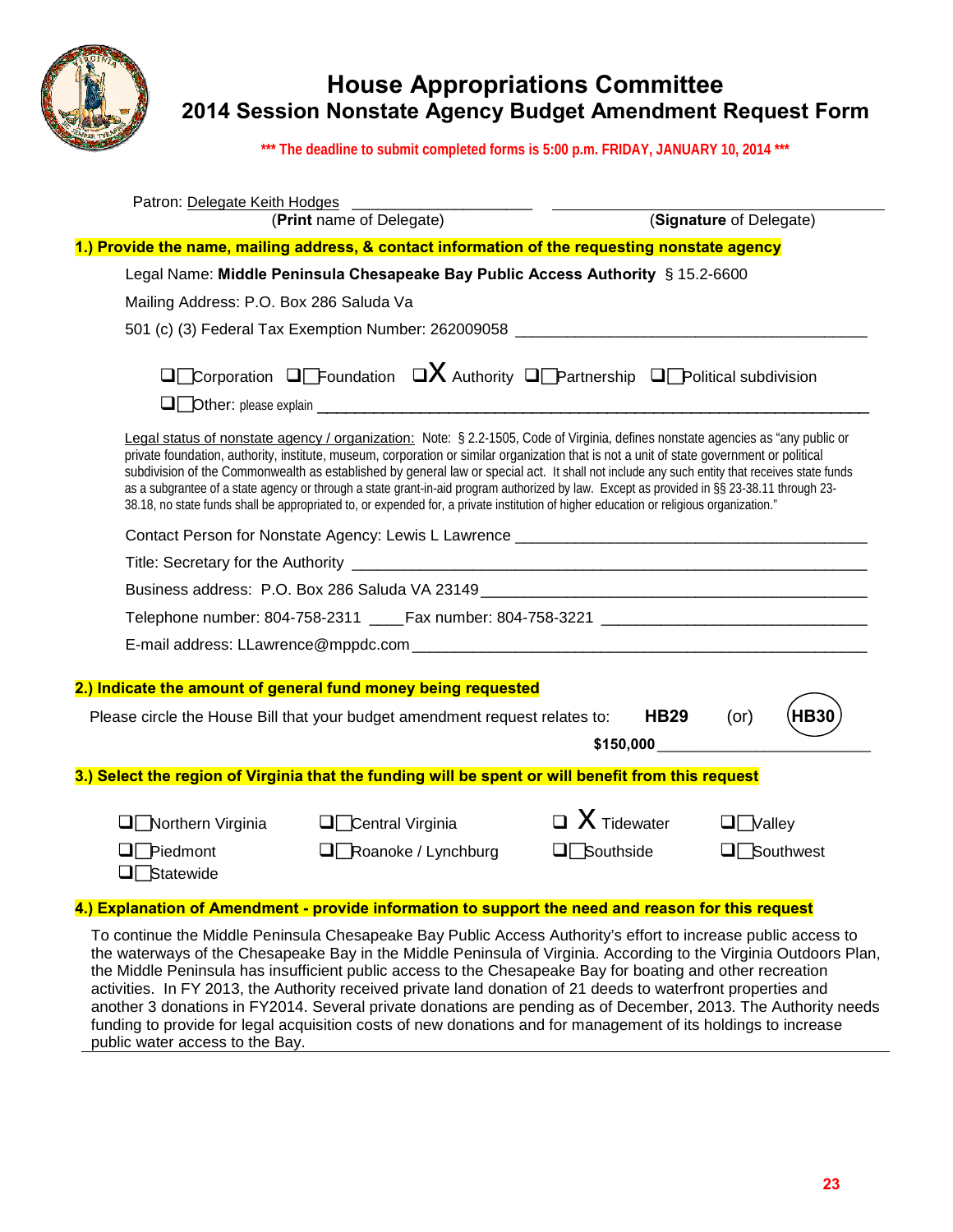The Authority requests an exemption for match requirements as the Authority relies solely on grant funds and limited service fees for operations. Without state funding the Authority will be unable to accept and manage any additional private waterfront land donations. Pending private waterfront land donations are valued in excess of \$1,000,000 and are located in Middlesex and Mathews county.

#### **5.) Identify the source(s) and amount(s) of matching funds required for this budget amendment request**

Note: §§ 2.2-1505 and 10.1-2213, Code of Virginia, require nonstate agencies to provide matching funds from local or private sources in an amount at least equal to any appropriation approved by the General Assembly. However, the matching funds requirement does not solely require the use of cash. In-kind contributions, such as construction materials, may also be used to satisfy this requirement.

From time to time, exemptions from the matching requirements included in the Code of Virginia and Appropriations Act have been granted for special circumstances. If you believe a special circumstance may exist, please include the reason for such a request in section 4 - explanation of amendment.

| <b>Source of Funds</b>        | <b>Description of Funds</b> | <b>Date Funds</b><br>Available | Amount                |
|-------------------------------|-----------------------------|--------------------------------|-----------------------|
| Exemption<br>requested-see #4 |                             |                                | \$                    |
|                               |                             |                                | \$                    |
|                               |                             |                                | \$                    |
|                               |                             |                                | \$                    |
|                               |                             |                                | $\boldsymbol{\theta}$ |
|                               |                             |                                | \$                    |

#### **6.) Describe the total operating budget and the number of positions employed by the nonstate agency for which funding is sought.**

| <b>Budget - Source of Funding</b>                                 | FY 2013 Actual | FY 2014 Estimate        | FY 2015 Estimate                 |
|-------------------------------------------------------------------|----------------|-------------------------|----------------------------------|
| Coastal Zone Management Program (NOAA)                            | \$0            | \$6000                  | \$0                              |
| Fees (Hunting, Rent, Tie-ups)                                     | \$2255         | \$13146                 | \$15000(partially<br>restricted) |
| *Timber Sales (restricted for use only on<br>specific properties) | \$0            | \$44607<br>(restricted) | \$60000<br>(restricted)          |

*\*Please note that timbering revenue is restricted and can only be used for management of property from which the timber was harvested.*

| <b>Employees - Positions / Staff</b> | FY 2013 Actual | FY 2014 Estimate | FY 2015 Estimate |
|--------------------------------------|----------------|------------------|------------------|
| Full-time positions                  |                |                  |                  |
| Part-time positions                  |                |                  |                  |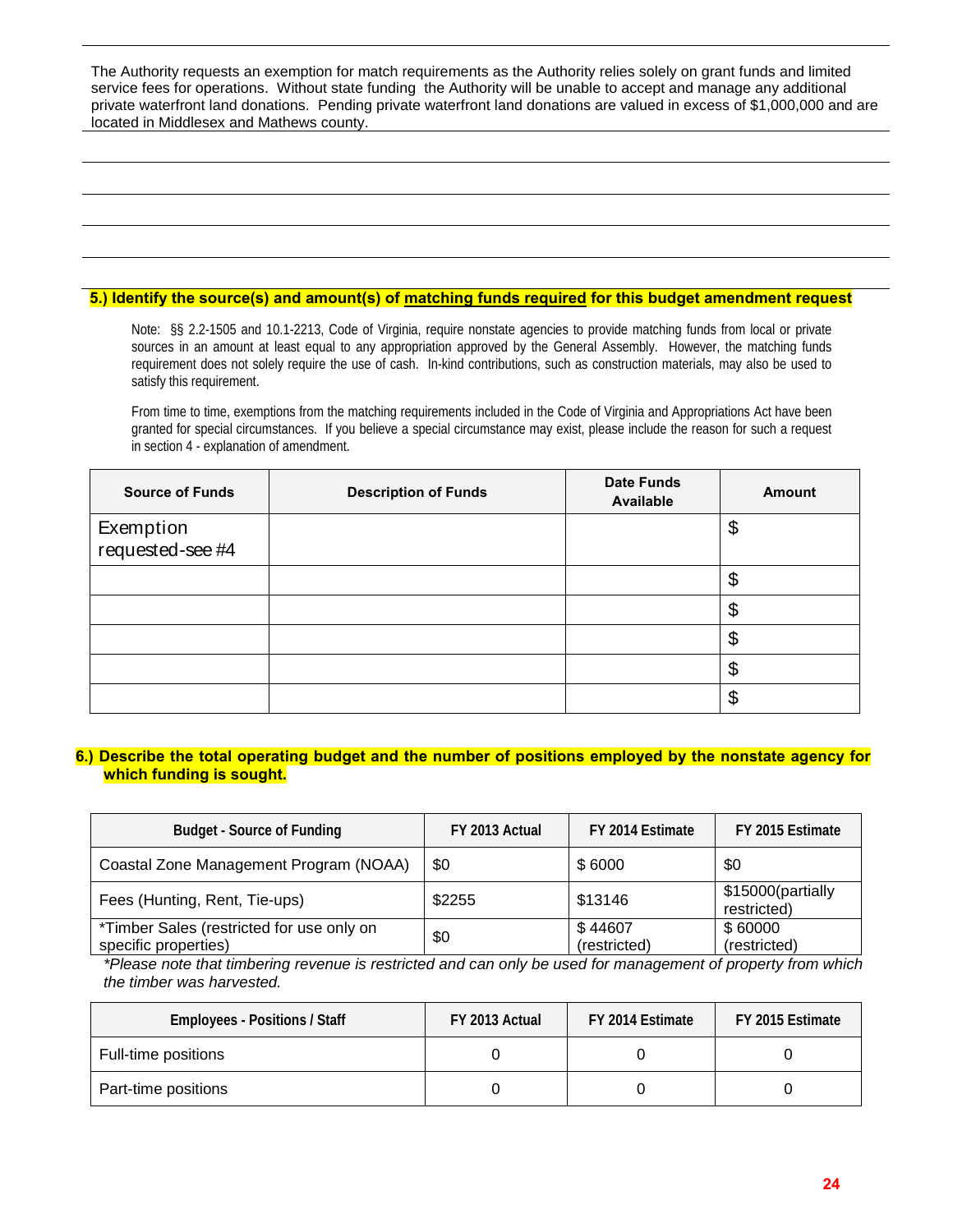| <b>Volunteers positions</b> |  |  |
|-----------------------------|--|--|
| Total                       |  |  |

### **\*\*\* The deadline to submit completed forms is 5:00 p.m. FRIDAY, JANUARY 10, 2014 \*\*\***

| Adams        | Hester         | O'Bannon       |
|--------------|----------------|----------------|
| Albo         | Hodges         | O'Quinn        |
| Anderson     | Hope           | Orrock         |
| Austin       | Howell, A.T.   | Peace          |
| Bacote       | Howell, W.J.   | Plum           |
| Bell, R.P.   | Hugo           | Pogge          |
| Bell, R.B.   | Ingram         | Poindexter     |
| Berg         | James          | Ramadan        |
| <b>Brink</b> | Joannou        | Ransone        |
| Bulova       | Jones          | Robinson       |
| Byron        | Keam           | Rush           |
| Campbell     | Kilgore        | Rust           |
| Carr         | Knight         | Scott          |
| Chafin       | Kory           | <b>Sickles</b> |
| Cline        | Krupicka       | Simon          |
| Cole         | Landes         | Spruill        |
| Comstock     | LaRock         | Stolle         |
| Cox          | Leftwich       | Surovell       |
| Dance        | LeMunyon       | Taylor         |
| Davis        | Lewis          | Torian         |
| DeSteph      | Lingamfelter   | Toscano        |
| Edmunds      | Lopez          | Tyler          |
| Fariss       | Loupassi       | Villanueva     |
| Farrell      | Marshall, D.W. | Ward           |
| Filler-Corn  | Marshall, R.G. | Ware, O.       |
| Fowler       | Mason          | Ware, R.L.     |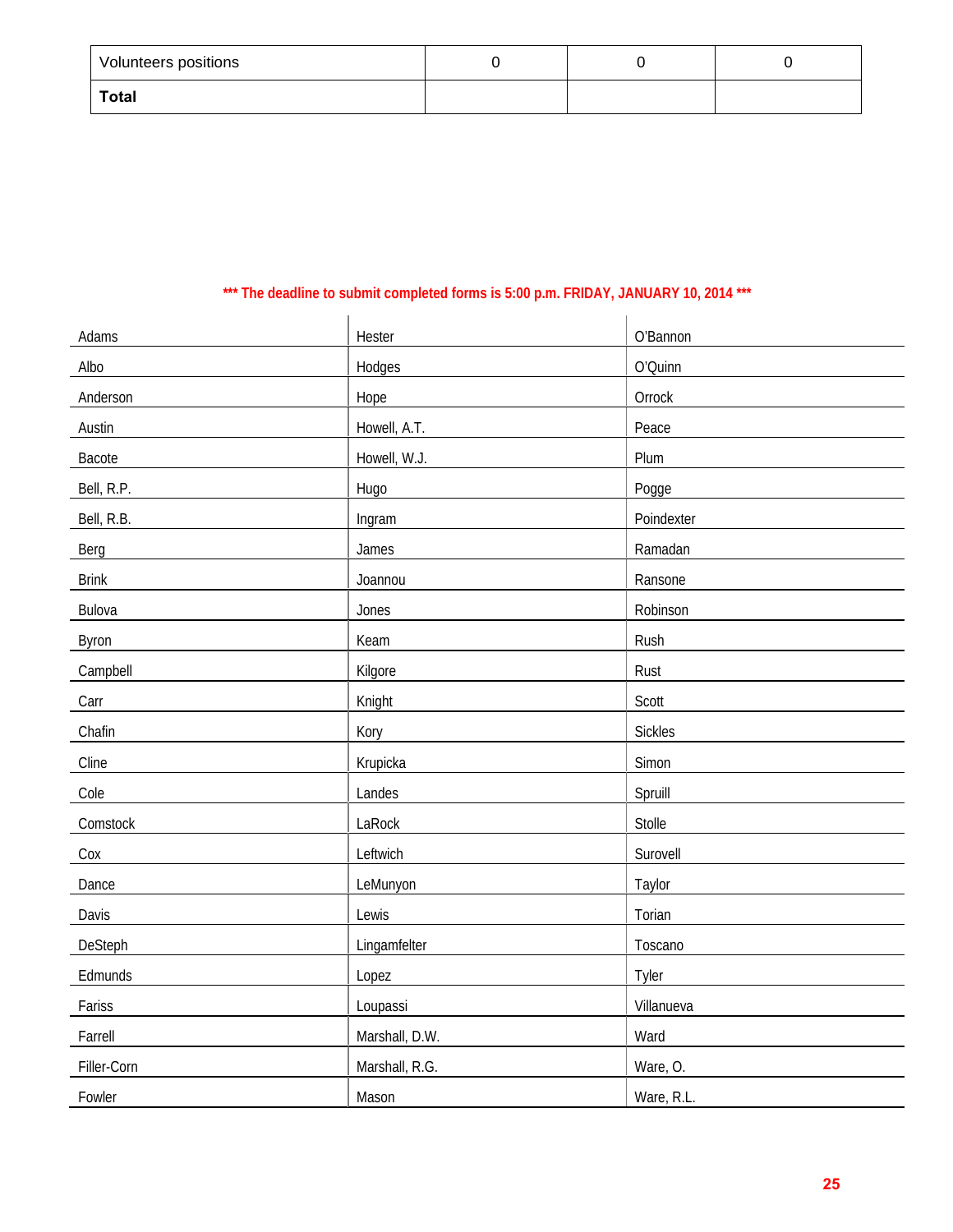| Futrell | Massie         | Watts  |
|---------|----------------|--------|
| Garrett | McClellan      | Webert |
| Gilbert | <b>McQuinn</b> | Wilt   |
| Greason | Miller         | Wright |
| Habeeb  | Minchew        | Yancey |
| Head    | Morefield      | Yost   |
| Helsel  | <b>Morris</b>  |        |
| Herring | Morrissey      |        |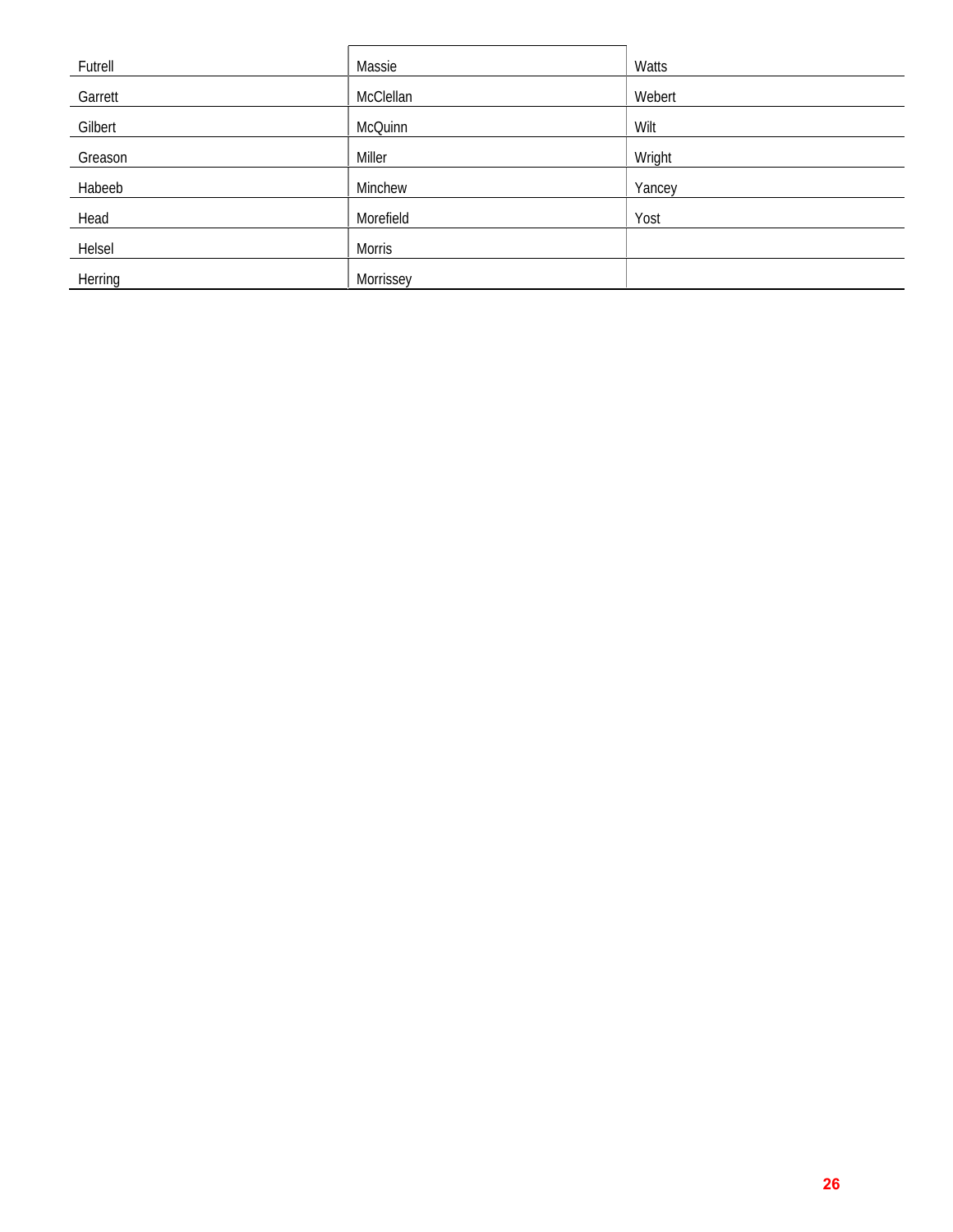

## **House Appropriations Committee 2014 Session Nonstate Agency Budget Amendment Request Form**

**\*\*\* The deadline to submit completed forms is 5:00 p.m. FRIDAY, JANUARY 10, 2014 \*\*\***

| Patron: Delegate Keith Hodges                                                                                                                                                                                                                                                                                                                                                                                                                                                                                                                                                                                                                                                                                                                                                                                                                  |                                                                                     |
|------------------------------------------------------------------------------------------------------------------------------------------------------------------------------------------------------------------------------------------------------------------------------------------------------------------------------------------------------------------------------------------------------------------------------------------------------------------------------------------------------------------------------------------------------------------------------------------------------------------------------------------------------------------------------------------------------------------------------------------------------------------------------------------------------------------------------------------------|-------------------------------------------------------------------------------------|
| (Print name of Delegate)                                                                                                                                                                                                                                                                                                                                                                                                                                                                                                                                                                                                                                                                                                                                                                                                                       | (Signature of Delegate)                                                             |
| 1.) Provide the name, mailing address, & contact information of the requesting nonstate agency                                                                                                                                                                                                                                                                                                                                                                                                                                                                                                                                                                                                                                                                                                                                                 |                                                                                     |
| Legal Name: Middle Peninsula Chesapeake Bay Public Access Authority § 15.2-6600                                                                                                                                                                                                                                                                                                                                                                                                                                                                                                                                                                                                                                                                                                                                                                |                                                                                     |
| Mailing Address: P.O. Box 286 Saluda Va                                                                                                                                                                                                                                                                                                                                                                                                                                                                                                                                                                                                                                                                                                                                                                                                        |                                                                                     |
| 501 (c) (3) Federal Tax Exemption Number: 262009058 ____________________________                                                                                                                                                                                                                                                                                                                                                                                                                                                                                                                                                                                                                                                                                                                                                               |                                                                                     |
| $\square$ Corporation $\square$ Foundation $\square X$ Authority $\square$ Partnership $\square$ Political subdivision<br>Legal status of nonstate agency / organization: Note: § 2.2-1505, Code of Virginia, defines nonstate agencies as "any public or<br>private foundation, authority, institute, museum, corporation or similar organization that is not a unit of state government or political<br>subdivision of the Commonwealth as established by general law or special act. It shall not include any such entity that receives state funds<br>as a subgrantee of a state agency or through a state grant-in-aid program authorized by law. Except as provided in §§ 23-38.11 through 23-<br>38.18, no state funds shall be appropriated to, or expended for, a private institution of higher education or religious organization." |                                                                                     |
|                                                                                                                                                                                                                                                                                                                                                                                                                                                                                                                                                                                                                                                                                                                                                                                                                                                |                                                                                     |
|                                                                                                                                                                                                                                                                                                                                                                                                                                                                                                                                                                                                                                                                                                                                                                                                                                                |                                                                                     |
| Business address: P.O. Box 286 Saluda VA 23149 <b>Construction and Construction Construction</b>                                                                                                                                                                                                                                                                                                                                                                                                                                                                                                                                                                                                                                                                                                                                               |                                                                                     |
| Telephone number: 804-758-2311 _____Fax number: 804-758-3221 ____________________                                                                                                                                                                                                                                                                                                                                                                                                                                                                                                                                                                                                                                                                                                                                                              |                                                                                     |
|                                                                                                                                                                                                                                                                                                                                                                                                                                                                                                                                                                                                                                                                                                                                                                                                                                                |                                                                                     |
|                                                                                                                                                                                                                                                                                                                                                                                                                                                                                                                                                                                                                                                                                                                                                                                                                                                |                                                                                     |
| 2.) Indicate the amount of general fund money being requested<br>Please circle the House Bill that your budget amendment request relates to:                                                                                                                                                                                                                                                                                                                                                                                                                                                                                                                                                                                                                                                                                                   | (HB29<br>(or)<br><b>HB30</b><br>\$150,000                                           |
| 3.) Select the region of Virginia that the funding will be spent or will benefit from this request                                                                                                                                                                                                                                                                                                                                                                                                                                                                                                                                                                                                                                                                                                                                             |                                                                                     |
| $\Box$ Northern Virginia<br>$\Box$ Central Virginia<br>Piedmont<br>$\Box$ Roanoke / Lynchburg<br>$\Box \Box$ Statewide                                                                                                                                                                                                                                                                                                                                                                                                                                                                                                                                                                                                                                                                                                                         | $\Box$ X Tidewater<br>$\Box$ Valley<br>$\Box\Box$ Southside<br>$\Box\Box$ Southwest |

#### **4.) Explanation of Amendment - provide information to support the need and reason for this request**

To continue the Middle Peninsula Chesapeake Bay Public Access Authority's effort to increase public access to the waterways of the Chesapeake Bay in the Middle Peninsula of Virginia. According to the Virginia Outdoors Plan, the Middle Peninsula has insufficient public access to the Chesapeake Bay for boating and other recreation activities. In FY 2013, the Authority received private land donation of 21 deeds to waterfront properties and another 3 donations in FY2014. Several private donations are pending as of December, 2013. The Authority needs funding to provide for legal acquisition costs of new donations and for management of its holdings to increase public water access to the Bay.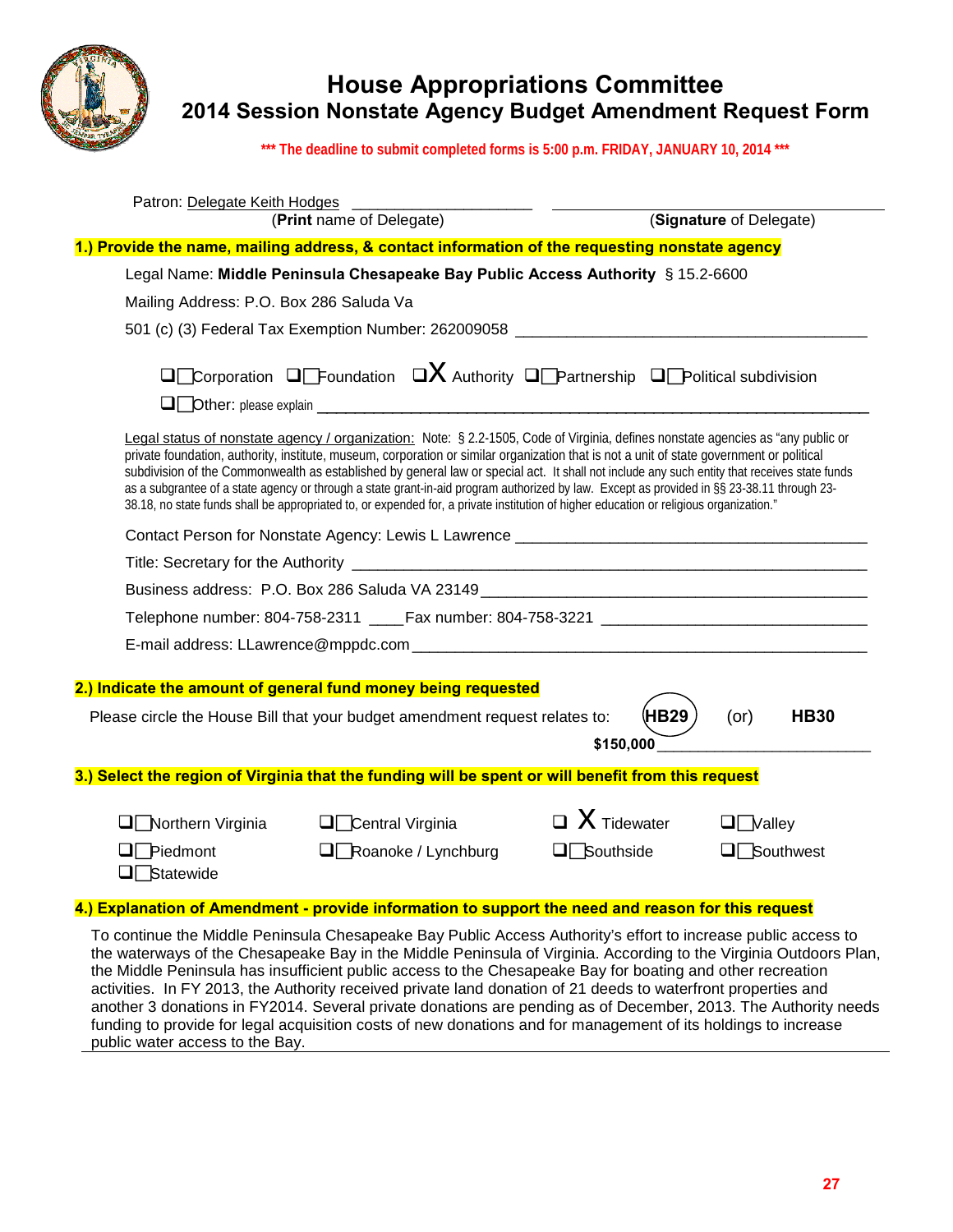The Authority requests an exemption for match requirements as the Authority relies solely on grant funds and limited service fees for operations. Without state funding the Authority will be unable to accept and manage any additional private waterfront land donations. Pending private waterfront land donations are valued in excess of \$1,000,000 and are located in Middlesex and Mathews county.

#### **5.) Identify the source(s) and amount(s) of matching funds required for this budget amendment request**

Note: §§ 2.2-1505 and 10.1-2213, Code of Virginia, require nonstate agencies to provide matching funds from local or private sources in an amount at least equal to any appropriation approved by the General Assembly. However, the matching funds requirement does not solely require the use of cash. In-kind contributions, such as construction materials, may also be used to satisfy this requirement.

From time to time, exemptions from the matching requirements included in the Code of Virginia and Appropriations Act have been granted for special circumstances. If you believe a special circumstance may exist, please include the reason for such a request in section 4 - explanation of amendment.

| <b>Source of Funds</b>        | <b>Description of Funds</b> | <b>Date Funds</b><br>Available | Amount                |
|-------------------------------|-----------------------------|--------------------------------|-----------------------|
| Exemption<br>requested-see #4 |                             |                                | \$                    |
|                               |                             |                                | \$                    |
|                               |                             |                                | \$                    |
|                               |                             |                                | \$                    |
|                               |                             |                                | $\boldsymbol{\theta}$ |
|                               |                             |                                | \$                    |

#### **6.) Describe the total operating budget and the number of positions employed by the nonstate agency for which funding is sought.**

| <b>Budget - Source of Funding</b>                                 | FY 2013 Actual | FY 2014 Estimate        | FY 2015 Estimate                 |
|-------------------------------------------------------------------|----------------|-------------------------|----------------------------------|
| Coastal Zone Management Program (NOAA)                            | \$0            | \$6000                  | \$0                              |
| Fees (Hunting, Rent, Tie-ups)                                     | \$2255         | \$13146                 | \$15000(partially<br>restricted) |
| *Timber Sales (restricted for use only on<br>specific properties) | \$0            | \$44607<br>(restricted) | \$60000<br>(restricted)          |

*\*Please note that timbering revenue is restricted and can only be used for management of property from which the timber was harvested.*

| <b>Employees - Positions / Staff</b> | FY 2013 Actual | FY 2014 Estimate | FY 2015 Estimate |
|--------------------------------------|----------------|------------------|------------------|
| Full-time positions                  |                |                  |                  |
| Part-time positions                  |                |                  |                  |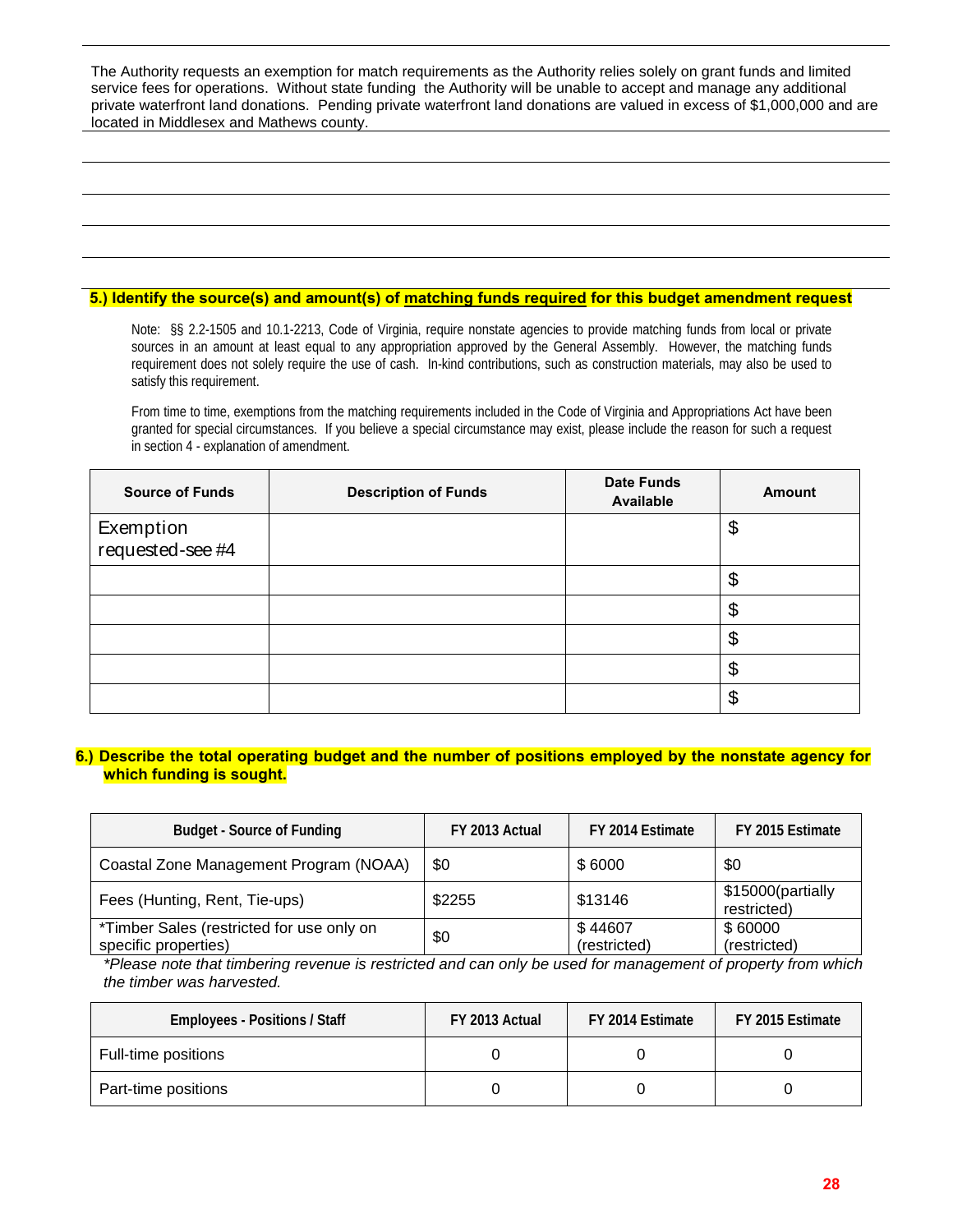| <b>Volunteers positions</b> |  |  |
|-----------------------------|--|--|
| Total                       |  |  |

### **\*\*\* The deadline to submit completed forms is 5:00 p.m. FRIDAY, JANUARY 10, 2014 \*\*\***

| Adams        | Hester         | O'Bannon       |
|--------------|----------------|----------------|
| Albo         | Hodges         | O'Quinn        |
| Anderson     | Hope           | Orrock         |
| Austin       | Howell, A.T.   | Peace          |
| Bacote       | Howell, W.J.   | Plum           |
| Bell, R.P.   | Hugo           | Pogge          |
| Bell, R.B.   | Ingram         | Poindexter     |
| Berg         | James          | Ramadan        |
| <b>Brink</b> | Joannou        | Ransone        |
| Bulova       | Jones          | Robinson       |
| Byron        | Keam           | Rush           |
| Campbell     | Kilgore        | Rust           |
| Carr         | Knight         | Scott          |
| Chafin       | Kory           | <b>Sickles</b> |
| Cline        | Krupicka       | Simon          |
| Cole         | Landes         | Spruill        |
| Comstock     | LaRock         | Stolle         |
| Cox          | Leftwich       | Surovell       |
| Dance        | LeMunyon       | Taylor         |
| Davis        | Lewis          | Torian         |
| DeSteph      | Lingamfelter   | Toscano        |
| Edmunds      | Lopez          | Tyler          |
| Fariss       | Loupassi       | Villanueva     |
| Farrell      | Marshall, D.W. | Ward           |
| Filler-Corn  | Marshall, R.G. | Ware, O.       |
| Fowler       | Mason          | Ware, R.L.     |